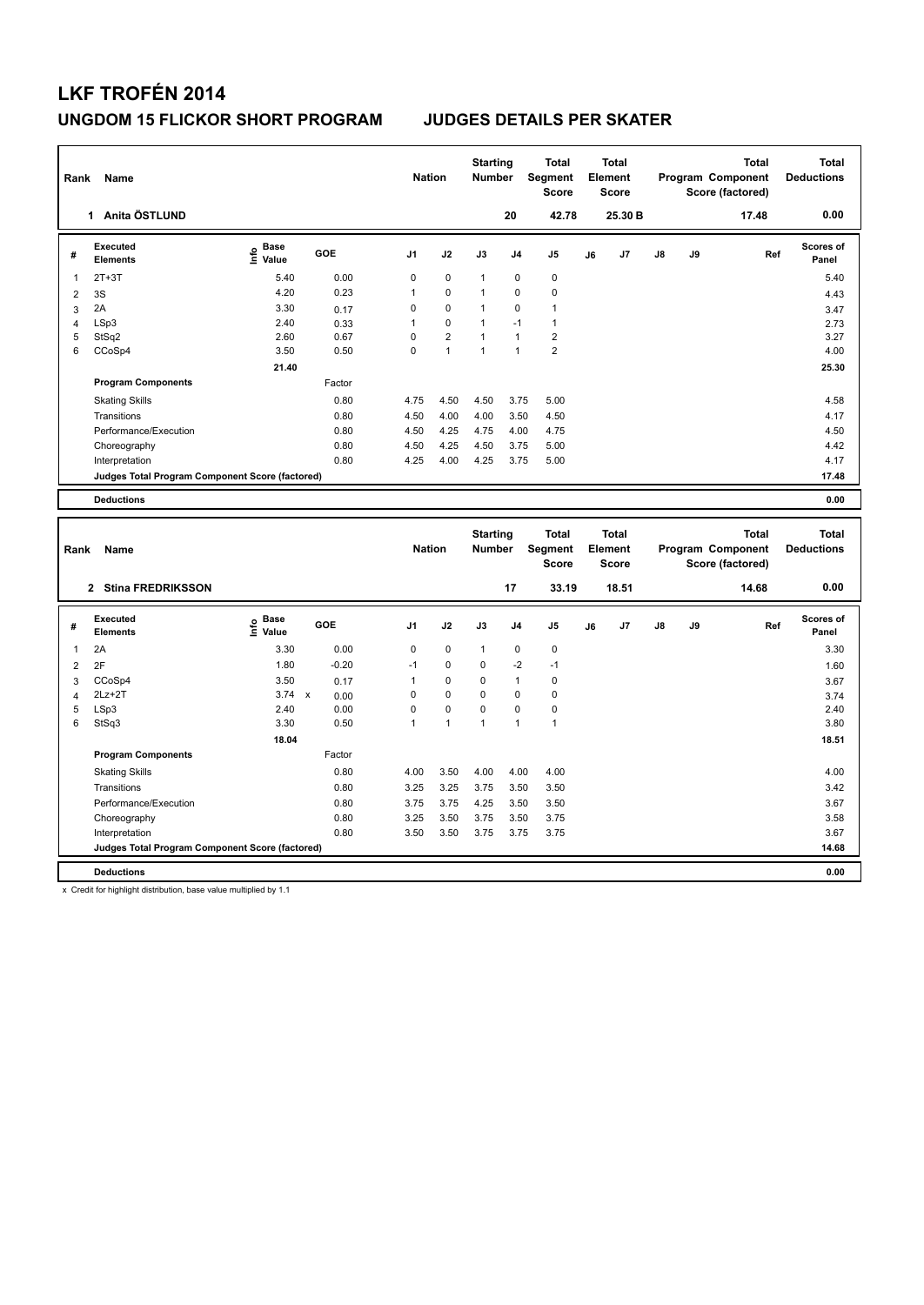|                | Rank<br>Name<br>Gemma HÄGG<br>3                 |      |                      |              |         |                | <b>Nation</b>  | <b>Starting</b><br><b>Number</b> |                | Total<br>Segment<br><b>Score</b> |    | <b>Total</b><br>Element<br><b>Score</b> |               |    | <b>Total</b><br>Program Component<br>Score (factored) | <b>Total</b><br><b>Deductions</b> |
|----------------|-------------------------------------------------|------|----------------------|--------------|---------|----------------|----------------|----------------------------------|----------------|----------------------------------|----|-----------------------------------------|---------------|----|-------------------------------------------------------|-----------------------------------|
|                |                                                 |      |                      |              |         |                |                |                                  | 6              | 33.11                            |    | 17.25                                   |               |    | 15.86                                                 | 0.00                              |
| #              | <b>Executed</b><br><b>Elements</b>              | ١nfo | <b>Base</b><br>Value |              | GOE     | J <sub>1</sub> | J2             | J3                               | J <sub>4</sub> | J5                               | J6 | J7                                      | $\mathsf{J}8$ | J9 | Ref                                                   | <b>Scores of</b><br>Panel         |
|                | $2Lz + 2T$                                      |      | 3.40                 |              | 0.20    | 0              | $\mathbf 0$    | $\overline{1}$                   | $\overline{1}$ | $\mathbf{1}$                     |    |                                         |               |    |                                                       | 3.60                              |
| $\overline{2}$ | 2A<<                                            | <<   | 1.10                 |              | $-0.60$ | $-3$           | $-3$           | $-3$                             | $-2$           | $-3$                             |    |                                         |               |    |                                                       | 0.50                              |
| 3              | LSp3                                            |      | 2.40                 |              | 1.00    | $\overline{2}$ | $\overline{2}$ | $\overline{2}$                   | $\overline{2}$ | $\mathbf{1}$                     |    |                                         |               |    |                                                       | 3.40                              |
| 4              | StSq3                                           |      | 3.30                 |              | 0.67    | 1              | 1              | $\overline{2}$                   | $\mathbf 0$    | $\overline{2}$                   |    |                                         |               |    |                                                       | 3.97                              |
| 5              | 2Lo                                             |      | 1.98                 | $\mathsf{x}$ | $-0.20$ | $-1$           | $-1$           | $\mathbf 0$                      | $-1$           | 1                                |    |                                         |               |    |                                                       | 1.78                              |
| 6              | CCoSp4                                          |      | 3.50                 |              | 0.50    | 1              | 1              | $\overline{2}$                   | $\Omega$       | 1                                |    |                                         |               |    |                                                       | 4.00                              |
|                |                                                 |      | 15.68                |              |         |                |                |                                  |                |                                  |    |                                         |               |    |                                                       | 17.25                             |
|                | <b>Program Components</b>                       |      |                      |              | Factor  |                |                |                                  |                |                                  |    |                                         |               |    |                                                       |                                   |
|                | <b>Skating Skills</b>                           |      |                      |              | 0.80    | 3.75           | 3.75           | 4.00                             | 3.25           | 4.25                             |    |                                         |               |    |                                                       | 3.83                              |
|                | Transitions                                     |      |                      |              | 0.80    | 4.00           | 3.75           | 3.75                             | 2.75           | 4.00                             |    |                                         |               |    |                                                       | 3.83                              |
|                | Performance/Execution                           |      |                      |              | 0.80    | 4.00           | 4.25           | 4.25                             | 3.25           | 4.25                             |    |                                         |               |    |                                                       | 4.17                              |
|                | Choreography                                    |      |                      |              | 0.80    | 3.75           | 4.25           | 4.25                             | 3.50           | 4.50                             |    |                                         |               |    |                                                       | 4.08                              |
|                | Interpretation                                  |      |                      |              | 0.80    | 3.75           | 4.00           | 4.00                             | 3.25           | 4.25                             |    |                                         |               |    |                                                       | 3.92                              |
|                | Judges Total Program Component Score (factored) |      |                      |              |         |                |                |                                  |                |                                  |    | 15.86                                   |               |    |                                                       |                                   |
|                | <b>Deductions</b>                               |      |                      |              |         |                |                |                                  |                |                                  |    |                                         |               |    |                                                       | 0.00                              |

<< Downgraded jump x Credit for highlight distribution, base value multiplied by 1.1

| Rank | Name<br>4 Rebecca GORWAT                        |    |                                       |                           |            | <b>Nation</b>  | <b>Starting</b><br><b>Number</b> |             | <b>Total</b><br>Segment<br><b>Score</b> |       | <b>Total</b><br>Element<br><b>Score</b> |       |               | <b>Total</b><br>Program Component<br>Score (factored) | <b>Total</b><br><b>Deductions</b> |                           |
|------|-------------------------------------------------|----|---------------------------------------|---------------------------|------------|----------------|----------------------------------|-------------|-----------------------------------------|-------|-----------------------------------------|-------|---------------|-------------------------------------------------------|-----------------------------------|---------------------------|
|      |                                                 |    |                                       |                           |            |                |                                  |             | 25                                      | 32.78 |                                         | 16.52 |               |                                                       | 16.26                             | 0.00                      |
| #    | Executed<br><b>Elements</b>                     |    | <b>Base</b><br>$\sum_{i=1}^{6}$ Value |                           | <b>GOE</b> | J <sub>1</sub> | J2                               | J3          | J <sub>4</sub>                          | J5    | J6                                      | J7    | $\mathsf{J}8$ | J9                                                    | Ref                               | <b>Scores of</b><br>Panel |
| 1    | $2F+2Lo$                                        |    | 3.60                                  |                           | 0.00       | 0              | $\mathbf 0$                      | $\mathbf 0$ | $\mathbf 0$                             | 0     |                                         |       |               |                                                       |                                   | 3.60                      |
| 2    | CCoSp4                                          |    | 3.50                                  |                           | 0.67       |                | $\overline{2}$                   | 1           | $\overline{\mathbf{c}}$                 | 1     |                                         |       |               |                                                       |                                   | 4.17                      |
| 3    | StSq2                                           |    | 2.60                                  |                           | 0.33       |                | $\mathbf{1}$                     | 0           | $\mathbf 0$                             | 1     |                                         |       |               |                                                       |                                   | 2.93                      |
| 4    | 2A<<                                            | << | 1.21                                  | $\mathsf{x}$              | $-0.60$    | $-3$           | $-3$                             | $-3$        | $-3$                                    | $-3$  |                                         |       |               |                                                       |                                   | 0.61                      |
| 5    | 2Lz                                             |    | 2.31                                  | $\boldsymbol{\mathsf{x}}$ | 0.00       | 0              | $\mathbf 0$                      | $\mathbf 0$ | $-1$                                    | 1     |                                         |       |               |                                                       |                                   | 2.31                      |
| 6    | LSp3                                            |    | 2.40                                  |                           | 0.50       | 1              | $\blacktriangleleft$             | 1           | $\overline{2}$                          | 1     |                                         |       |               |                                                       |                                   | 2.90                      |
|      |                                                 |    | 15.62                                 |                           |            |                |                                  |             |                                         |       |                                         |       |               |                                                       |                                   | 16.52                     |
|      | <b>Program Components</b>                       |    |                                       |                           | Factor     |                |                                  |             |                                         |       |                                         |       |               |                                                       |                                   |                           |
|      | <b>Skating Skills</b>                           |    |                                       |                           | 0.80       | 4.25           | 4.00                             | 3.75        | 3.25                                    | 4.25  |                                         |       |               |                                                       |                                   | 4.00                      |
|      | Transitions                                     |    |                                       |                           | 0.80       | 4.25           | 4.00                             | 3.75        | 3.25                                    | 4.00  |                                         |       |               |                                                       |                                   | 3.92                      |
|      | Performance/Execution                           |    |                                       |                           | 0.80       | 4.50           | 4.25                             | 4.25        | 2.75                                    | 4.50  |                                         |       |               |                                                       |                                   | 4.33                      |
|      | Choreography                                    |    |                                       |                           | 0.80       | 4.00           | 4.00                             | 4.25        | 3.00                                    | 4.50  |                                         |       |               |                                                       |                                   | 4.08                      |
|      | Interpretation                                  |    |                                       |                           | 0.80       | 4.00           | 4.00                             | 4.00        | 2.50                                    | 4.50  |                                         |       |               |                                                       |                                   | 4.00                      |
|      | Judges Total Program Component Score (factored) |    |                                       |                           |            |                |                                  |             |                                         |       |                                         |       |               |                                                       |                                   | 16.26                     |
|      | <b>Deductions</b>                               |    |                                       |                           |            |                |                                  |             |                                         |       |                                         |       |               |                                                       |                                   | 0.00                      |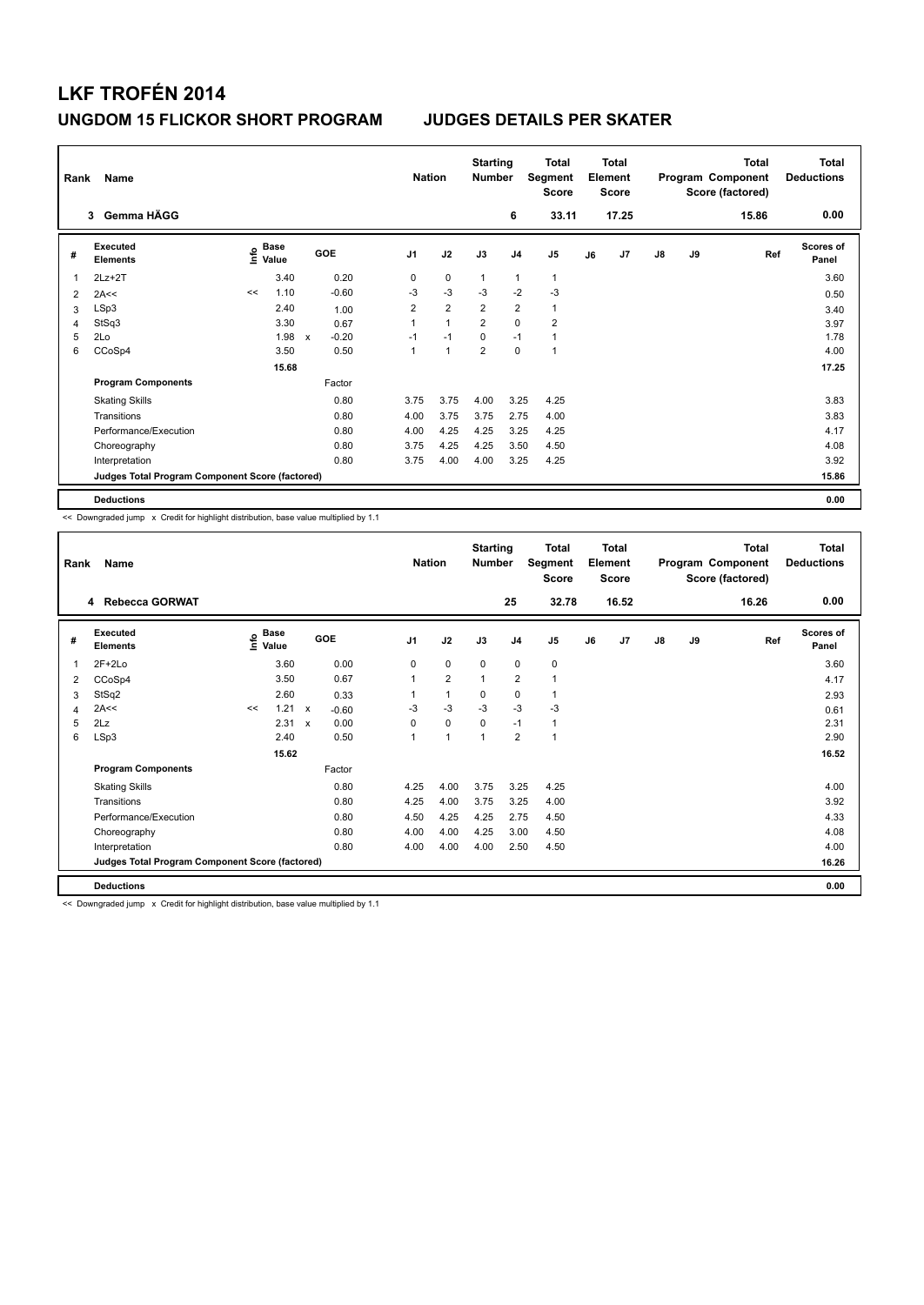| Rank | Name                                            | <b>Elsa SPENNINGE</b> |               |                           |         |                | <b>Nation</b>  | <b>Starting</b><br><b>Number</b> |                | Total<br>Segment<br><b>Score</b> |    | <b>Total</b><br>Element<br><b>Score</b> |               |    | <b>Total</b><br>Program Component<br>Score (factored) | <b>Total</b><br><b>Deductions</b> |
|------|-------------------------------------------------|-----------------------|---------------|---------------------------|---------|----------------|----------------|----------------------------------|----------------|----------------------------------|----|-----------------------------------------|---------------|----|-------------------------------------------------------|-----------------------------------|
|      | 5                                               |                       |               |                           |         |                |                |                                  | 22             | 30.93                            |    | 15.33                                   |               |    | 15.60                                                 | 0.00                              |
| #    | Executed<br><b>Elements</b>                     | ۴                     | Base<br>Value |                           | GOE     | J <sub>1</sub> | J2             | J3                               | J <sub>4</sub> | J <sub>5</sub>                   | J6 | J7                                      | $\mathsf{J}8$ | J9 | Ref                                                   | <b>Scores of</b><br>Panel         |
| 1    | 2A<<                                            | <<                    | 1.10          |                           | $-0.60$ | $-3$           | $-3$           | $-3$                             | $-3$           | $-3$                             |    |                                         |               |    |                                                       | 0.50                              |
| 2    | 2Lz                                             |                       | 2.10          |                           | 0.00    | 0              | $\mathbf 0$    | $\Omega$                         | $\mathbf 0$    | $\mathbf 0$                      |    |                                         |               |    |                                                       | 2.10                              |
| 3    | LSp1                                            |                       | 1.50          |                           | 0.17    | 0              | $\mathbf{1}$   | $\overline{1}$                   | 0              | 0                                |    |                                         |               |    |                                                       | 1.67                              |
| 4    | StSq2                                           |                       | 2.60          |                           | 0.67    | 1              | $\overline{2}$ | $\overline{2}$                   | $\mathbf{1}$   | $\mathbf{1}$                     |    |                                         |               |    |                                                       | 3.27                              |
| 5    | 2Lo+2Lo                                         |                       | 3.96          | $\boldsymbol{\mathsf{x}}$ | 0.00    | 0              | $\mathbf 0$    | $\Omega$                         | $\mathbf 0$    | $-1$                             |    |                                         |               |    |                                                       | 3.96                              |
| 6    | CCoSp3                                          |                       | 3.00          |                           | 0.83    | 1              | $\overline{2}$ | $\overline{2}$                   | $\overline{2}$ | $\mathbf 0$                      |    |                                         |               |    |                                                       | 3.83                              |
|      |                                                 |                       | 14.26         |                           |         |                |                |                                  |                |                                  |    |                                         |               |    |                                                       | 15.33                             |
|      | <b>Program Components</b>                       |                       |               |                           | Factor  |                |                |                                  |                |                                  |    |                                         |               |    |                                                       |                                   |
|      | <b>Skating Skills</b>                           |                       |               |                           | 0.80    | 3.50           | 3.75           | 4.00                             | 3.50           | 4.25                             |    |                                         |               |    |                                                       | 3.75                              |
|      | Transitions                                     |                       |               |                           | 0.80    | 3.50           | 3.50           | 4.25                             | 3.50           | 3.75                             |    |                                         |               |    |                                                       | 3.58                              |
|      | Performance/Execution                           |                       |               |                           | 0.80    | 4.00           | 4.00           | 4.25                             | 3.75           | 4.00                             |    |                                         |               |    |                                                       | 4.00                              |
|      | Choreography                                    |                       |               |                           | 0.80    | 3.50           | 4.00           | 4.50                             | 3.75           | 4.25                             |    |                                         |               |    |                                                       | 4.00                              |
|      | Interpretation                                  |                       |               |                           | 0.80    | 4.00           | 4.25           | 4.25                             | 3.50           | 4.25                             |    |                                         |               |    |                                                       | 4.17                              |
|      | Judges Total Program Component Score (factored) |                       |               |                           |         |                |                |                                  |                |                                  |    |                                         |               |    |                                                       | 15.60                             |
|      | <b>Deductions</b>                               |                       |               |                           |         |                |                |                                  |                |                                  |    |                                         |               |    |                                                       | 0.00                              |

<< Downgraded jump x Credit for highlight distribution, base value multiplied by 1.1

| Rank | Name<br><b>Tilde FREIHOLTZ</b><br>6             |    |                                       |              |            | <b>Nation</b>  | <b>Starting</b><br><b>Number</b> |                | <b>Total</b><br>Segment<br><b>Score</b> |              | <b>Total</b><br>Element<br><b>Score</b> |       |               | <b>Total</b><br>Program Component<br>Score (factored) | <b>Total</b><br><b>Deductions</b> |                           |
|------|-------------------------------------------------|----|---------------------------------------|--------------|------------|----------------|----------------------------------|----------------|-----------------------------------------|--------------|-----------------------------------------|-------|---------------|-------------------------------------------------------|-----------------------------------|---------------------------|
|      |                                                 |    |                                       |              |            |                |                                  |                | 24                                      | 28.53        |                                         | 14.71 |               |                                                       | 13.82                             | 0.00                      |
| #    | Executed<br><b>Elements</b>                     |    | <b>Base</b><br>$\sum_{i=1}^{6}$ Value |              | <b>GOE</b> | J <sub>1</sub> | J2                               | J3             | J <sub>4</sub>                          | J5           | J6                                      | J7    | $\mathsf{J}8$ | J9                                                    | Ref                               | <b>Scores of</b><br>Panel |
| 1    | 2F                                              |    | 1.80                                  |              | 0.30       | 1              | $\mathbf{1}$                     | $\overline{2}$ | $\mathbf{1}$                            | $\mathbf{1}$ |                                         |       |               |                                                       |                                   | 2.10                      |
| 2    | StSq2                                           |    | 2.60                                  |              | 0.33       |                | $\pmb{0}$                        | $\mathbf 0$    | 1                                       | 1            |                                         |       |               |                                                       |                                   | 2.93                      |
| 3    | LSp1                                            |    | 1.50                                  |              | 0.00       | 0              | $\mathbf 0$                      | $-1$           | $\mathbf{1}$                            | 0            |                                         |       |               |                                                       |                                   | 1.50                      |
| 4    | $2Lz+2T$                                        |    | 3.74 x                                |              | 0.00       | 0              | $\mathbf 0$                      | $\mathbf{1}$   | $\mathbf 0$                             | 0            |                                         |       |               |                                                       |                                   | 3.74                      |
| 5    | 2A<<                                            | << | 1.21                                  | $\mathsf{x}$ | $-0.60$    | $-3$           | $-3$                             | $-3$           | $-3$                                    | $-3$         |                                         |       |               |                                                       |                                   | 0.61                      |
| 6    | CCoSp4                                          |    | 3.50                                  |              | 0.33       | $\pmb{0}$      | 1                                | 1              | $\overline{\mathbf{c}}$                 | 0            |                                         |       |               |                                                       |                                   | 3.83                      |
|      |                                                 |    | 14.35                                 |              |            |                |                                  |                |                                         |              |                                         |       |               |                                                       |                                   | 14.71                     |
|      | <b>Program Components</b>                       |    |                                       |              | Factor     |                |                                  |                |                                         |              |                                         |       |               |                                                       |                                   |                           |
|      | <b>Skating Skills</b>                           |    |                                       |              | 0.80       | 3.75           | 3.50                             | 3.75           | 3.75                                    | 4.00         |                                         |       |               |                                                       |                                   | 3.75                      |
|      | Transitions                                     |    |                                       |              | 0.80       | 3.00           | 3.25                             | 3.25           | 3.00                                    | 3.50         |                                         |       |               |                                                       |                                   | 3.17                      |
|      | Performance/Execution                           |    |                                       |              | 0.80       | 3.50           | 3.75                             | 3.75           | 3.25                                    | 4.00         |                                         |       |               |                                                       |                                   | 3.67                      |
|      | Choreography                                    |    |                                       |              | 0.80       | 3.00           | 3.50                             | 3.50           | 3.25                                    | 4.00         |                                         |       |               |                                                       |                                   | 3.42                      |
|      | Interpretation                                  |    |                                       |              | 0.80       | 3.00           | 3.25                             | 3.50           | 3.00                                    | 3.75         |                                         |       |               |                                                       |                                   | 3.25                      |
|      | Judges Total Program Component Score (factored) |    |                                       |              |            |                |                                  |                |                                         |              |                                         | 13.82 |               |                                                       |                                   |                           |
|      | <b>Deductions</b>                               |    |                                       |              |            |                |                                  |                |                                         |              |                                         |       |               |                                                       |                                   | 0.00                      |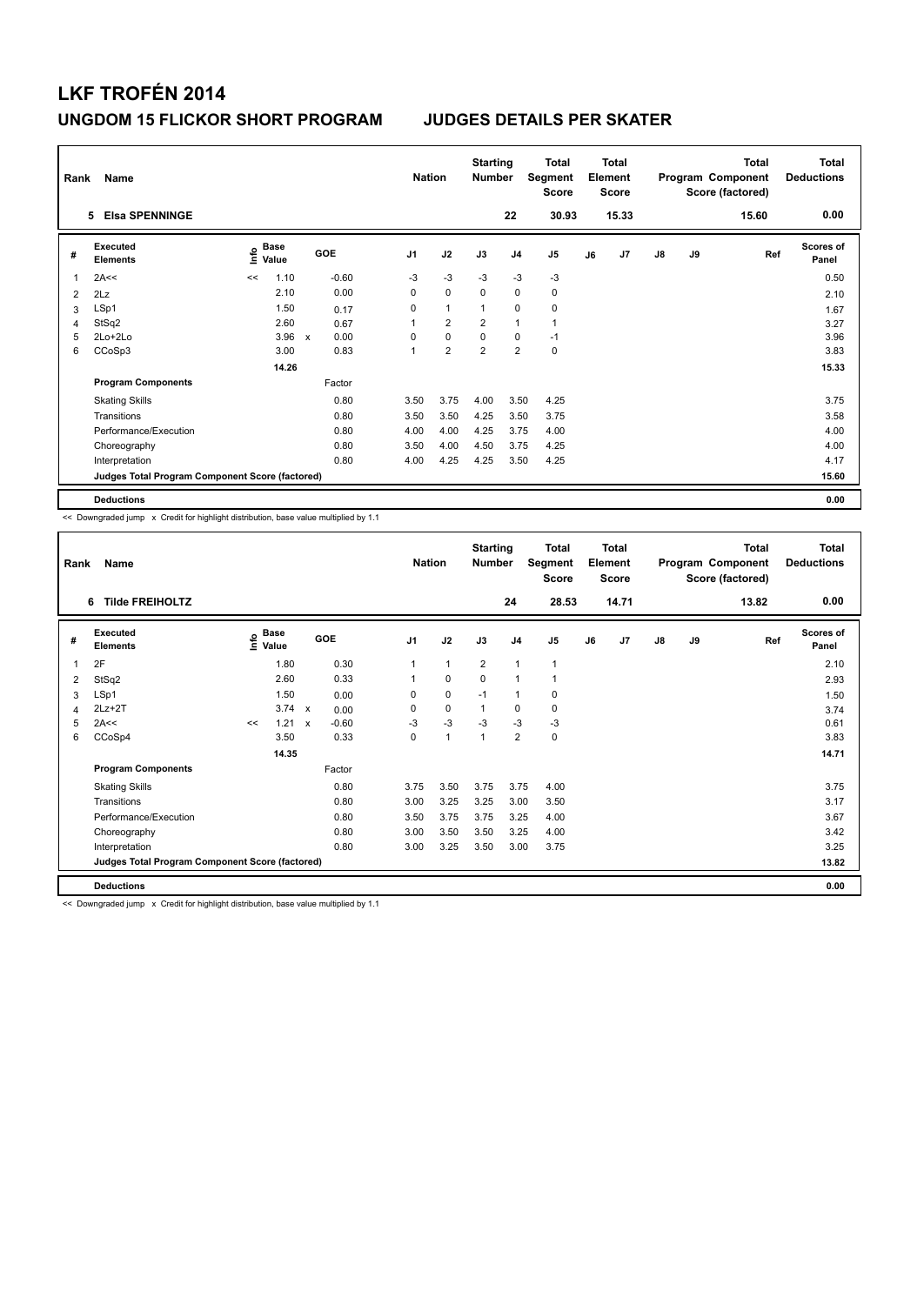| Rank | Name                                            |         |               |                           |         |                | <b>Nation</b> | <b>Starting</b><br><b>Number</b> |                | <b>Total</b><br>Segment<br><b>Score</b> |    | <b>Total</b><br>Element<br><b>Score</b> |               |    | <b>Total</b><br>Program Component<br>Score (factored) | Total<br><b>Deductions</b> |
|------|-------------------------------------------------|---------|---------------|---------------------------|---------|----------------|---------------|----------------------------------|----------------|-----------------------------------------|----|-----------------------------------------|---------------|----|-------------------------------------------------------|----------------------------|
|      | <b>Danielle KRISTENSSON</b><br>7                |         |               |                           |         |                |               |                                  | 8              | 28.21                                   |    | 16.07                                   |               |    | 12.14                                                 | 0.00                       |
| #    | Executed<br><b>Elements</b>                     | ۴       | Base<br>Value |                           | GOE     | J <sub>1</sub> | J2            | J3                               | J <sub>4</sub> | J <sub>5</sub>                          | J6 | J7                                      | $\mathsf{J}8$ | J9 | Ref                                                   | <b>Scores of</b><br>Panel  |
| 1    | 2A<                                             | $\prec$ | 2.30          |                           | $-0.83$ | $-2$           | $-2$          | $-1$                             | $-2$           | $-1$                                    |    |                                         |               |    |                                                       | 1.47                       |
| 2    | StSq2                                           |         | 2.60          |                           | 0.33    | 1              | $\mathbf 0$   | $\overline{1}$                   | $\mathbf 0$    | $\mathbf{1}$                            |    |                                         |               |    |                                                       | 2.93                       |
| 3    | 2Lo+2Lo                                         |         | 3.96          | $\boldsymbol{\mathsf{x}}$ | 0.00    | 0              | 0             | 0                                | 0              | 0                                       |    |                                         |               |    |                                                       | 3.96                       |
| 4    | CCoSp4                                          |         | 3.50          |                           | $-0.10$ | 0              | $-1$          | 0                                | $-1$           | 0                                       |    |                                         |               |    |                                                       | 3.40                       |
| 5    | 2Lz                                             |         | 2.31          | $\boldsymbol{\mathsf{x}}$ | 0.20    |                | $\mathbf 0$   | $\overline{2}$                   | $\mathbf{1}$   | $\mathbf 0$                             |    |                                         |               |    |                                                       | 2.51                       |
| 6    | LSp2                                            |         | 1.90          |                           | $-0.10$ | 0              | $-1$          | 0                                | 0              | $-1$                                    |    |                                         |               |    |                                                       | 1.80                       |
|      |                                                 |         | 16.57         |                           |         |                |               |                                  |                |                                         |    |                                         |               |    |                                                       | 16.07                      |
|      | <b>Program Components</b>                       |         |               |                           | Factor  |                |               |                                  |                |                                         |    |                                         |               |    |                                                       |                            |
|      | <b>Skating Skills</b>                           |         |               |                           | 0.80    | 3.25           | 3.00          | 3.50                             | 3.50           | 3.25                                    |    |                                         |               |    |                                                       | 3.33                       |
|      | Transitions                                     |         |               |                           | 0.80    | 3.00           | 2.75          | 3.00                             | 2.75           | 3.50                                    |    |                                         |               |    |                                                       | 2.92                       |
|      | Performance/Execution                           |         |               |                           | 0.80    | 2.75           | 3.00          | 3.50                             | 2.75           | 3.25                                    |    |                                         |               |    |                                                       | 3.00                       |
|      | Choreography                                    |         |               |                           | 0.80    | 3.00           | 2.75          | 3.25                             | 3.50           | 3.50                                    |    |                                         |               |    |                                                       | 3.25                       |
|      | Interpretation                                  |         |               |                           | 0.80    | 2.75           | 2.50          | 2.75                             | 2.50           | 3.50                                    |    |                                         |               |    |                                                       | 2.67                       |
|      | Judges Total Program Component Score (factored) |         |               |                           |         |                |               |                                  |                |                                         |    |                                         |               |    |                                                       | 12.14                      |
|      | <b>Deductions</b>                               |         |               |                           |         |                |               |                                  |                |                                         |    |                                         |               |    |                                                       | 0.00                       |

< Under-rotated jump x Credit for highlight distribution, base value multiplied by 1.1

| Rank | Name                                            |                       |                         | <b>Nation</b>  |              | <b>Starting</b><br><b>Number</b> |                | <b>Total</b><br>Segment<br><b>Score</b> |    | <b>Total</b><br>Element<br><b>Score</b> |               |    | <b>Total</b><br>Program Component<br>Score (factored) | <b>Total</b><br><b>Deductions</b> |
|------|-------------------------------------------------|-----------------------|-------------------------|----------------|--------------|----------------------------------|----------------|-----------------------------------------|----|-----------------------------------------|---------------|----|-------------------------------------------------------|-----------------------------------|
|      | <b>Emilia GRANQVIST</b><br>8                    |                       |                         |                |              |                                  | 11             | 27.55                                   |    | 15.55                                   |               |    | 13.00                                                 | 1.00                              |
| #    | Executed<br><b>Elements</b>                     | $\sum_{i=1}^{n}$ Base | GOE                     | J <sub>1</sub> | J2           | J3                               | J <sub>4</sub> | J <sub>5</sub>                          | J6 | J7                                      | $\mathsf{J}8$ | J9 | Ref                                                   | <b>Scores of</b><br>Panel         |
| 1    | 2A                                              | 3.30                  | $-1.50$                 | $-3$           | $-3$         | $-3$                             | $-3$           | $-3$                                    |    |                                         |               |    |                                                       | 1.80                              |
| 2    | StSq2                                           | 2.60                  | 0.00                    | 0              | $\mathbf 0$  | $\mathbf 0$                      | 1              | 0                                       |    |                                         |               |    |                                                       | 2.60                              |
| 3    | $2Lz+2T$                                        | 3.74                  | $-0.30$<br>$\mathsf{x}$ | $-1$           | $-1$         | $-1$                             | $-1$           | $-1$                                    |    |                                         |               |    |                                                       | 3.44                              |
| 4    | CCoSp3                                          | 3.00                  | 0.33                    | 0              | $\mathbf{1}$ | 1                                | 1              | 0                                       |    |                                         |               |    |                                                       | 3.33                              |
| 5    | 2F                                              | 1.98                  | 0.00<br>$\mathsf{x}$    | $\Omega$       | $\Omega$     | $\Omega$                         | $-1$           | 0                                       |    |                                         |               |    |                                                       | 1.98                              |
| 6    | LSp3                                            | 2.40                  | 0.00                    | $-1$           | $\mathbf 0$  | 1                                | 0              | 0                                       |    |                                         |               |    |                                                       | 2.40                              |
|      |                                                 | 17.02                 |                         |                |              |                                  |                |                                         |    |                                         |               |    |                                                       | 15.55                             |
|      | <b>Program Components</b>                       |                       | Factor                  |                |              |                                  |                |                                         |    |                                         |               |    |                                                       |                                   |
|      | <b>Skating Skills</b>                           |                       | 0.80                    | 3.25           | 3.25         | 3.25                             | 3.50           | 3.25                                    |    |                                         |               |    |                                                       | 3.25                              |
|      | Transitions                                     |                       | 0.80                    | 3.00           | 3.00         | 3.00                             | 2.75           | 3.50                                    |    |                                         |               |    |                                                       | 3.00                              |
|      | Performance/Execution                           |                       | 0.80                    | 3.50           | 3.25         | 3.50                             | 3.50           | 3.50                                    |    |                                         |               |    |                                                       | 3.50                              |
|      | Choreography                                    |                       | 0.80                    | 3.00           | 3.25         | 3.50                             | 3.50           | 3.75                                    |    |                                         |               |    |                                                       | 3.42                              |
|      | Interpretation                                  |                       | 0.80                    | 3.00           | 3.00         | 3.25                             | 3.00           | 3.50                                    |    |                                         |               |    |                                                       | 3.08                              |
|      | Judges Total Program Component Score (factored) |                       |                         |                |              |                                  |                |                                         |    |                                         |               |    |                                                       | 13.00                             |
|      | <b>Deductions</b>                               |                       | $-1.00$<br>Falls:       |                |              |                                  |                |                                         |    |                                         |               |    |                                                       | $-1.00$                           |

x Credit for highlight distribution, base value multiplied by 1.1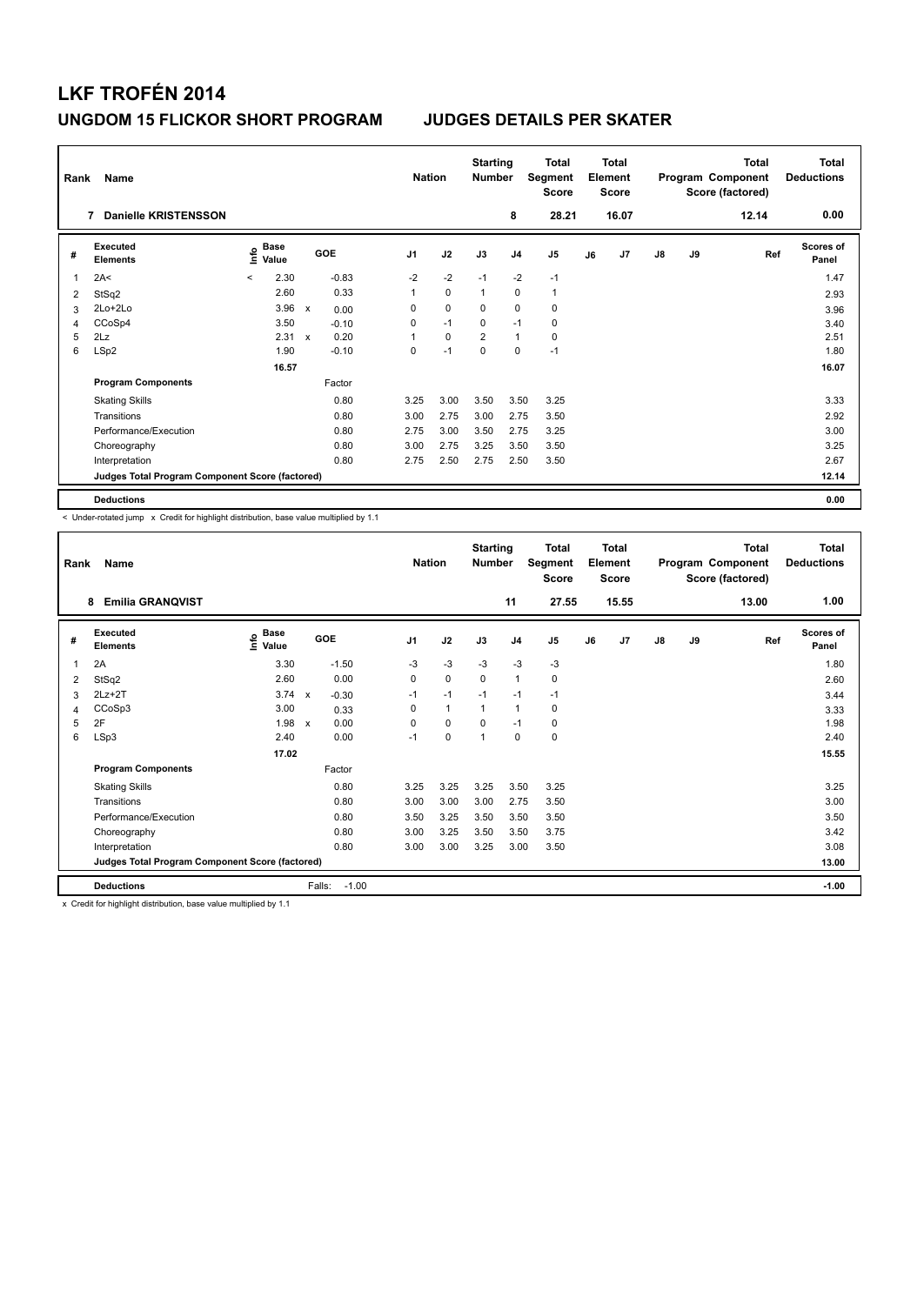| Rank | Name                                            |      | <b>Nation</b> |         | <b>Starting</b><br><b>Number</b> |                | <b>Total</b><br>Segment<br><b>Score</b> |                | <b>Total</b><br>Element<br><b>Score</b> |    |       | Total<br>Program Component<br>Score (factored) | <b>Total</b><br><b>Deductions</b> |       |                           |
|------|-------------------------------------------------|------|---------------|---------|----------------------------------|----------------|-----------------------------------------|----------------|-----------------------------------------|----|-------|------------------------------------------------|-----------------------------------|-------|---------------------------|
|      | <b>Frida SANDGREN</b><br>9                      |      |               |         |                                  |                |                                         | 14             | 27.54                                   |    | 13.54 |                                                |                                   | 14.00 | 0.00                      |
| #    | Executed<br><b>Elements</b>                     | lnfo | Base<br>Value | GOE     | J <sub>1</sub>                   | J2             | J3                                      | J <sub>4</sub> | J <sub>5</sub>                          | J6 | J7    | $\mathsf{J}8$                                  | J9                                | Ref   | <b>Scores of</b><br>Panel |
| 1    | $2Lz+2T$                                        |      | 3.40          | 0.00    | $-1$                             | $-1$           | $\overline{1}$                          | $\mathbf{1}$   | 0                                       |    |       |                                                |                                   |       | 3.40                      |
| 2    | 2F                                              |      | 1.80          | 0.30    | 1                                | $\mathbf 0$    | $\overline{1}$                          | $\overline{1}$ | $\mathbf{1}$                            |    |       |                                                |                                   |       | 2.10                      |
| 3    | 2A<<                                            | <<   | 1.10          | $-0.60$ | -3                               | $-3$           | $-3$                                    | $-3$           | -3                                      |    |       |                                                |                                   |       | 0.50                      |
| 4    | CCoSp3                                          |      | 3.00          | 0.17    | 1                                | $\Omega$       | $\overline{1}$                          | $\mathbf 0$    | 0                                       |    |       |                                                |                                   |       | 3.17                      |
| 5    | StSq2                                           |      | 2.60          | 0.17    | $\Omega$                         | $\overline{1}$ | $\overline{1}$                          | $\mathbf 0$    | $\mathbf 0$                             |    |       |                                                |                                   |       | 2.77                      |
| 6    | LSp2                                            |      | 1.90          | $-0.30$ | $-1$                             | $-1$           | $-2$                                    | $-1$           | $\mathbf 0$                             |    |       |                                                |                                   |       | 1.60                      |
|      |                                                 |      | 13.80         |         |                                  |                |                                         |                |                                         |    |       |                                                |                                   |       | 13.54                     |
|      | <b>Program Components</b>                       |      |               | Factor  |                                  |                |                                         |                |                                         |    |       |                                                |                                   |       |                           |
|      | <b>Skating Skills</b>                           |      |               | 0.80    | 3.50                             | 3.50           | 3.75                                    | 3.50           | 4.00                                    |    |       |                                                |                                   |       | 3.58                      |
|      | Transitions                                     |      |               | 0.80    | 3.00                             | 3.25           | 3.50                                    | 3.00           | 3.50                                    |    |       |                                                |                                   |       | 3.25                      |
|      | Performance/Execution                           |      |               | 0.80    | 3.25                             | 3.50           | 4.00                                    | 3.25           | 4.25                                    |    |       |                                                |                                   |       | 3.58                      |
|      | Choreography                                    |      |               | 0.80    | 3.00                             | 3.75           | 3.75                                    | 3.50           | 3.75                                    |    |       |                                                |                                   |       | 3.67                      |
|      | Interpretation                                  |      |               | 0.80    | 3.25                             | 3.50           | 3.50                                    | 3.00           | 4.00                                    |    |       |                                                |                                   |       | 3.42                      |
|      | Judges Total Program Component Score (factored) |      |               |         |                                  |                |                                         |                |                                         |    |       |                                                |                                   |       | 14.00                     |
|      | <b>Deductions</b>                               |      |               |         |                                  |                |                                         |                |                                         |    |       |                                                |                                   |       | 0.00                      |

<< Downgraded jump

| Rank | Name<br><b>Klara LINDEVRET</b><br>10            |    |                          |                      |                | <b>Nation</b> | <b>Starting</b><br><b>Number</b> | 21             | <b>Total</b><br>Segment<br><b>Score</b><br>27.36 |    | <b>Total</b><br>Element<br><b>Score</b><br>14.08 |               |    | <b>Total</b><br>Program Component<br>Score (factored)<br>13.28 | Total<br><b>Deductions</b><br>0.00 |
|------|-------------------------------------------------|----|--------------------------|----------------------|----------------|---------------|----------------------------------|----------------|--------------------------------------------------|----|--------------------------------------------------|---------------|----|----------------------------------------------------------------|------------------------------------|
| #    | Executed<br><b>Elements</b>                     | Ĭ  | $_{\circ}$ Base<br>Value | <b>GOE</b>           | J <sub>1</sub> | J2            | J3                               | J <sub>4</sub> | J <sub>5</sub>                                   | J6 | J7                                               | $\mathsf{J}8$ | J9 | Ref                                                            | <b>Scores of</b><br>Panel          |
| 1    | 2A<<                                            | << | 1.10                     | $-0.47$              | $-3$           | $-2$          | $-2$                             | $-1$           | $-3$                                             |    |                                                  |               |    |                                                                | 0.63                               |
| 2    | LSp2                                            |    | 1.90                     | 0.17                 | 0              | 0             | 0                                | 1              | 1                                                |    |                                                  |               |    |                                                                | 2.07                               |
| 3    | $2Lz+2T$                                        |    | 3.40                     | $-0.10$              | 0              | $-1$          | 0                                | $\mathbf 0$    | $-1$                                             |    |                                                  |               |    |                                                                | 3.30                               |
| 4    | CCoSp4                                          |    | 3.50                     | 0.00                 | 0              | $\mathbf 0$   | 0                                | $\mathbf 0$    | $\mathbf{1}$                                     |    |                                                  |               |    |                                                                | 3.50                               |
| 5    | StSq2                                           |    | 2.60                     | 0.00                 | $-1$           | 0             | 0                                | $\mathbf{1}$   | 0                                                |    |                                                  |               |    |                                                                | 2.60                               |
| 6    | 2F                                              |    | 1.98                     | 0.00<br>$\mathsf{x}$ | $-1$           | 0             | 0                                | 0              | 0                                                |    |                                                  |               |    |                                                                | 1.98                               |
|      |                                                 |    | 14.48                    |                      |                |               |                                  |                |                                                  |    |                                                  |               |    |                                                                | 14.08                              |
|      | <b>Program Components</b>                       |    |                          | Factor               |                |               |                                  |                |                                                  |    |                                                  |               |    |                                                                |                                    |
|      | <b>Skating Skills</b>                           |    |                          | 0.80                 | 3.00           | 3.25          | 3.50                             | 3.50           | 3.75                                             |    |                                                  |               |    |                                                                | 3.42                               |
|      | Transitions                                     |    |                          | 0.80                 | 2.75           | 3.00          | 3.00                             | 3.00           | 3.50                                             |    |                                                  |               |    |                                                                | 3.00                               |
|      | Performance/Execution                           |    |                          | 0.80                 | 3.25           | 3.50          | 3.50                             | 3.50           | 3.75                                             |    |                                                  |               |    |                                                                | 3.50                               |
|      | Choreography                                    |    |                          | 0.80                 | 3.25           | 3.50          | 3.25                             | 3.50           | 4.00                                             |    |                                                  |               |    |                                                                | 3.42                               |
|      | Interpretation                                  |    |                          | 0.80                 | 3.00           | 3.25          | 3.25                             | 3.25           | 3.75                                             |    |                                                  |               |    |                                                                | 3.25                               |
|      | Judges Total Program Component Score (factored) |    |                          |                      |                |               |                                  |                |                                                  |    |                                                  |               |    |                                                                | 13.28                              |
|      | <b>Deductions</b>                               |    |                          |                      |                |               |                                  |                |                                                  |    |                                                  |               |    |                                                                | 0.00                               |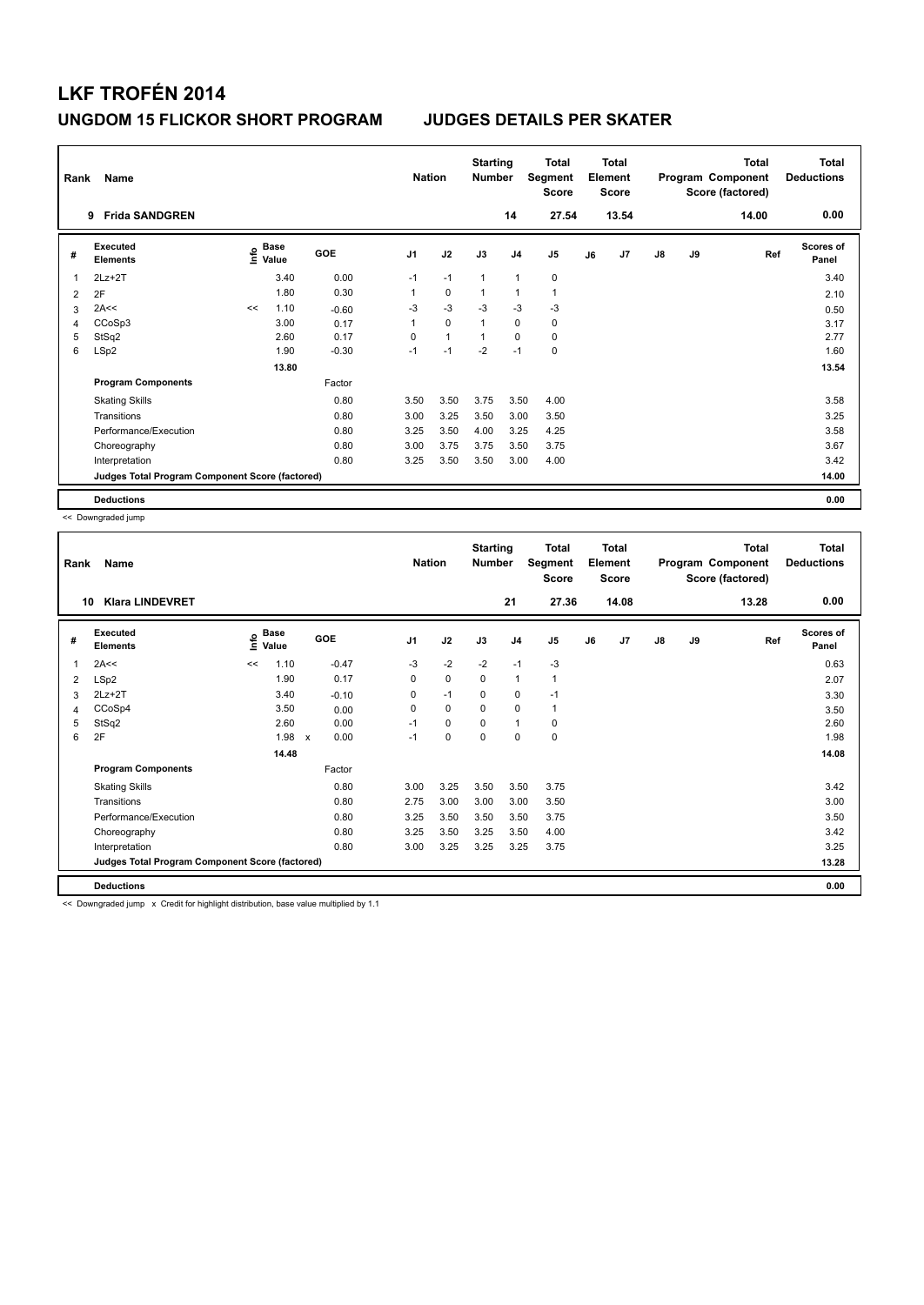|   | Name<br>Rank<br><b>Emma HANSSON</b><br>11       |                              |             |         |                          | <b>Nation</b> |                          | <b>Starting</b><br><b>Number</b> |                | Total<br>Segment<br><b>Score</b> |    | <b>Total</b><br>Element<br><b>Score</b> |               |    | Total<br>Program Component<br>Score (factored) | Total<br><b>Deductions</b> |
|---|-------------------------------------------------|------------------------------|-------------|---------|--------------------------|---------------|--------------------------|----------------------------------|----------------|----------------------------------|----|-----------------------------------------|---------------|----|------------------------------------------------|----------------------------|
|   |                                                 |                              |             |         |                          |               |                          |                                  | 15             | 27.33                            |    | 13.79                                   |               |    | 13.54                                          | 0.00                       |
| # | <b>Executed</b><br><b>Elements</b>              | <b>Base</b><br>lnfo<br>Value |             | GOE     | J <sub>1</sub>           |               | J2                       | J3                               | J <sub>4</sub> | J <sub>5</sub>                   | J6 | J7                                      | $\mathsf{J}8$ | J9 | Ref                                            | <b>Scores of</b><br>Panel  |
| 1 | A                                               | 0.00                         |             | 0.00    | $\overline{\phantom{a}}$ |               | $\overline{\phantom{a}}$ |                                  |                | $\overline{\phantom{a}}$         |    |                                         |               |    |                                                | 0.00                       |
| 2 | 2F                                              | 1.80                         |             | 0.00    | 0                        |               | 0                        | $\mathbf{1}$                     | 0              | 0                                |    |                                         |               |    |                                                | 1.80                       |
| 3 | CCoSp4                                          | 3.50                         |             | 0.33    | 0                        |               | $\mathbf{1}$             | $\mathbf 1$                      | $\mathbf{1}$   | 0                                |    |                                         |               |    |                                                | 3.83                       |
| 4 | $2Lo+2Lo$                                       | 3.96                         | $\mathbf x$ | 0.00    | 0                        |               | 0                        | $\Omega$                         | 0              | 0                                |    |                                         |               |    |                                                | 3.96                       |
| 5 | LSp2                                            | 1.90                         |             | $-0.30$ | $-1$                     |               | $-2$                     | $-1$                             | $-1$           | $-1$                             |    |                                         |               |    |                                                | 1.60                       |
| 6 | StSq2                                           | 2.60                         |             | 0.00    | 0                        |               | $\mathbf 0$              | $\mathbf 0$                      | $\mathbf 0$    | $\mathbf 0$                      |    |                                         |               |    |                                                | 2.60                       |
|   |                                                 | 13.76                        |             |         |                          |               |                          |                                  |                |                                  |    |                                         |               |    |                                                | 13.79                      |
|   | <b>Program Components</b>                       |                              |             | Factor  |                          |               |                          |                                  |                |                                  |    |                                         |               |    |                                                |                            |
|   | <b>Skating Skills</b>                           |                              |             | 0.80    | 3.50                     |               | 3.25                     | 3.50                             | 3.50           | 3.75                             |    |                                         |               |    |                                                | 3.50                       |
|   | Transitions                                     |                              |             | 0.80    | 3.00                     |               | 3.00                     | 3.25                             | 3.00           | 3.50                             |    |                                         |               |    |                                                | 3.08                       |
|   | Performance/Execution                           |                              |             | 0.80    | 3.50                     |               | 3.50                     | 3.50                             | 3.50           | 3.50                             |    |                                         |               |    |                                                | 3.50                       |
|   | Choreography                                    |                              |             | 0.80    | 3.25                     |               | 3.25                     | 3.50                             | 3.50           | 3.75                             |    |                                         |               |    |                                                | 3.42                       |
|   | Interpretation                                  |                              |             | 0.80    | 3.50                     |               | 3.25                     | 3.25                             | 3.50           | 3.50                             |    |                                         |               |    |                                                | 3.42                       |
|   | Judges Total Program Component Score (factored) |                              |             |         |                          |               |                          |                                  |                |                                  |    |                                         |               |    |                                                | 13.54                      |
|   | <b>Deductions</b>                               |                              |             |         |                          |               |                          |                                  |                |                                  |    |                                         |               |    |                                                | 0.00                       |

x Credit for highlight distribution, base value multiplied by 1.1

| Rank | Name                                            |         |                      |            | <b>Nation</b>            |              | <b>Starting</b><br><b>Number</b> |                | <b>Total</b><br>Segment<br><b>Score</b> |    | <b>Total</b><br>Element<br><b>Score</b> |               |    | <b>Total</b><br>Program Component<br>Score (factored) | <b>Total</b><br><b>Deductions</b> |
|------|-------------------------------------------------|---------|----------------------|------------|--------------------------|--------------|----------------------------------|----------------|-----------------------------------------|----|-----------------------------------------|---------------|----|-------------------------------------------------------|-----------------------------------|
| 12   | <b>Madeleine LUNDÉN</b>                         |         |                      |            |                          |              |                                  | 13             | 26.78                                   |    | 11.70                                   |               |    | 15.08                                                 | 0.00                              |
| #    | Executed<br><b>Elements</b>                     | lnfo    | <b>Base</b><br>Value | <b>GOE</b> | J <sub>1</sub>           | J2           | J3                               | J <sub>4</sub> | J5                                      | J6 | J7                                      | $\mathsf{J}8$ | J9 | Ref                                                   | <b>Scores of</b><br>Panel         |
| 1    | A                                               |         | 0.00                 | 0.00       | $\overline{\phantom{a}}$ |              |                                  |                | $\overline{\phantom{a}}$                |    |                                         |               |    |                                                       | 0.00                              |
| 2    | $2Lz+2T2$                                       | $\prec$ | 3.00                 | $-0.40$    | $-1$                     | $-2$         | $-3$                             | $-1$           | $-1$                                    |    |                                         |               |    |                                                       | 2.60                              |
| 3    | LSp1                                            |         | 1.50                 | $-0.10$    | $-1$                     | $-1$         | $\Omega$                         | 0              | 0                                       |    |                                         |               |    |                                                       | 1.40                              |
| 4    | 2F                                              |         | 1.80                 | 0.10       |                          | $-1$         | 0                                | 1              | 0                                       |    |                                         |               |    |                                                       | 1.90                              |
| 5    | StSq1                                           |         | 1.80                 | 0.50       |                          | $\mathbf{1}$ | 1                                | 1              | 1                                       |    |                                         |               |    |                                                       | 2.30                              |
| 6    | CCoSp3                                          |         | 3.00                 | 0.50       | $\overline{1}$           | 1            | 1                                | 0              | 1                                       |    |                                         |               |    |                                                       | 3.50                              |
|      |                                                 |         | 11.10                |            |                          |              |                                  |                |                                         |    |                                         |               |    |                                                       | 11.70                             |
|      | <b>Program Components</b>                       |         |                      | Factor     |                          |              |                                  |                |                                         |    |                                         |               |    |                                                       |                                   |
|      | <b>Skating Skills</b>                           |         |                      | 0.80       | 4.25                     | 4.00         | 3.25                             | 3.75           | 4.00                                    |    |                                         |               |    |                                                       | 3.92                              |
|      | Transitions                                     |         |                      | 0.80       | 4.00                     | 3.75         | 3.00                             | 3.50           | 3.50                                    |    |                                         |               |    |                                                       | 3.58                              |
|      | Performance/Execution                           |         |                      | 0.80       | 4.00                     | 3.75         | 3.50                             | 4.00           | 4.00                                    |    |                                         |               |    |                                                       | 3.92                              |
|      | Choreography                                    |         |                      | 0.80       | 3.75                     | 3.75         | 3.50                             | 3.75           | 3.75                                    |    |                                         |               |    |                                                       | 3.75                              |
|      | Interpretation                                  |         |                      | 0.80       | 3.75                     | 4.00         | 3.25                             | 3.50           | 3.75                                    |    |                                         |               |    |                                                       | 3.67                              |
|      | Judges Total Program Component Score (factored) |         |                      |            |                          |              |                                  |                |                                         |    |                                         |               |    | 15.08                                                 |                                   |
|      | <b>Deductions</b>                               |         |                      |            |                          |              |                                  |                |                                         |    |                                         |               |    |                                                       | 0.00                              |

< Under-rotated jump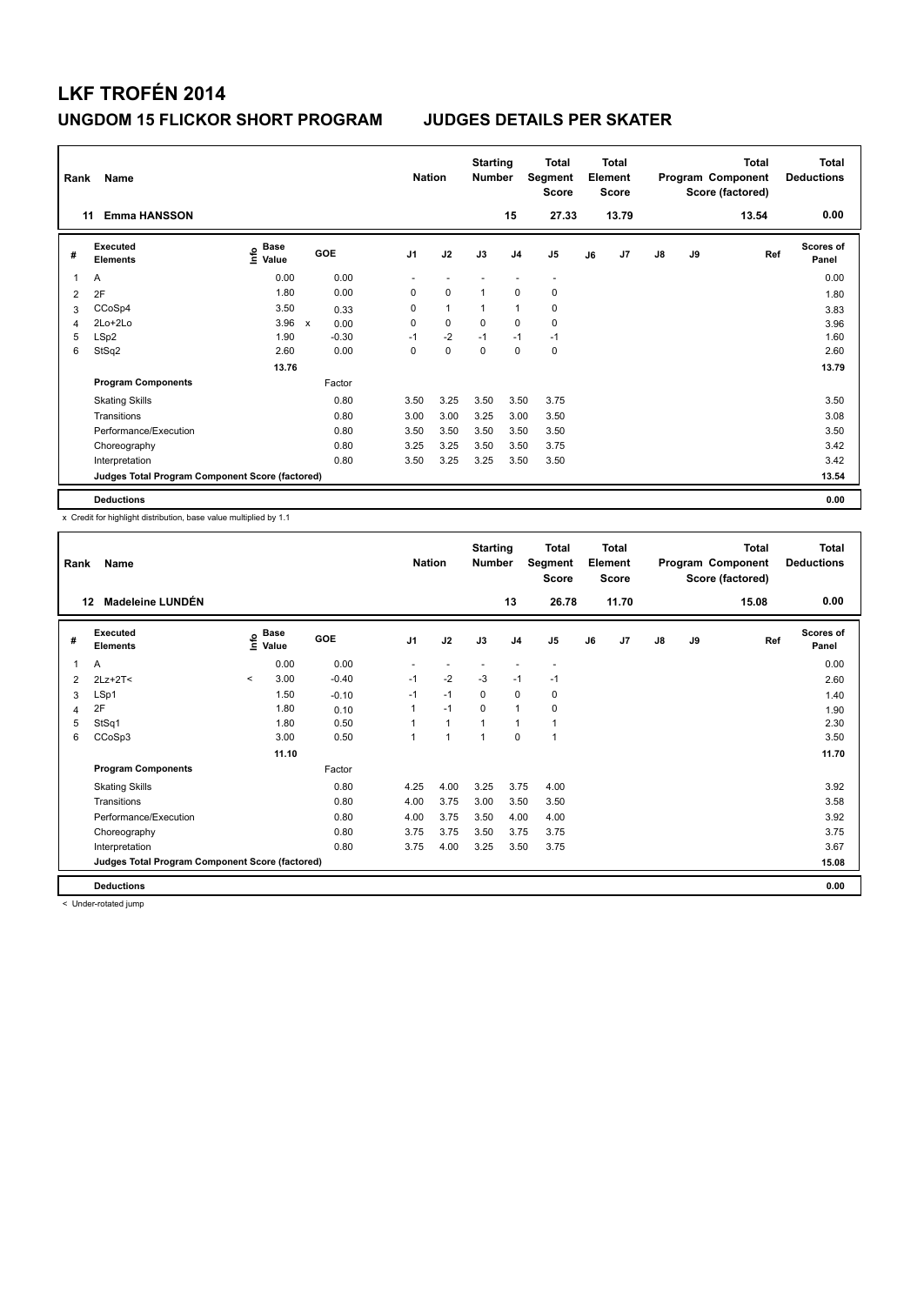| Rank           | Name<br><b>Nikki ANDERSSON</b><br>13            |      |                      |                           |         |                | <b>Nation</b> | <b>Starting</b><br><b>Number</b> |                | Total<br>Segment<br><b>Score</b> |    | <b>Total</b><br>Element<br><b>Score</b> |               |    | <b>Total</b><br>Program Component<br>Score (factored) | <b>Total</b><br><b>Deductions</b> |
|----------------|-------------------------------------------------|------|----------------------|---------------------------|---------|----------------|---------------|----------------------------------|----------------|----------------------------------|----|-----------------------------------------|---------------|----|-------------------------------------------------------|-----------------------------------|
|                |                                                 |      |                      |                           |         |                |               |                                  | 3              | 26.70                            |    | 13.08                                   |               |    | 13.62                                                 | 0.00                              |
| #              | <b>Executed</b><br><b>Elements</b>              | lnfo | <b>Base</b><br>Value |                           | GOE     | J <sub>1</sub> | J2            | J3                               | J <sub>4</sub> | J <sub>5</sub>                   | J6 | J7                                      | $\mathsf{J}8$ | J9 | Ref                                                   | <b>Scores of</b><br>Panel         |
| $\overline{1}$ | $2Lo+2Lo$                                       |      | 3.60                 |                           | 0.00    | 0              | $\mathbf 0$   | $\mathbf 0$                      | $\mathbf 0$    | 0                                |    |                                         |               |    |                                                       | 3.60                              |
| 2              | 2A<<                                            | <<   | 1.10                 |                           | $-0.60$ | -3             | $-3$          | $-3$                             | $-3$           | $-3$                             |    |                                         |               |    |                                                       | 0.50                              |
| 3              | StSq1                                           |      | 1.80                 |                           | 0.50    | 1              | $\pmb{0}$     | $\mathbf{1}$                     | $\mathbf{1}$   | $\mathbf{1}$                     |    |                                         |               |    |                                                       | 2.30                              |
| 4              | LSp1                                            |      | 1.50                 |                           | 0.00    | 0              | $\mathbf 0$   | $-2$                             | 0              | 1                                |    |                                         |               |    |                                                       | 1.50                              |
| 5              | 2F                                              |      | 1.98                 | $\boldsymbol{\mathsf{x}}$ | 0.20    |                | $\mathbf 0$   | $\Omega$                         | $\mathbf{1}$   | $\mathbf{1}$                     |    |                                         |               |    |                                                       | 2.18                              |
| 6              | CCoSp3                                          |      | 3.00                 |                           | 0.00    | 0              | $-1$          | 0                                | $\overline{1}$ | $\mathbf 0$                      |    |                                         |               |    |                                                       | 3.00                              |
|                |                                                 |      | 12.98                |                           |         |                |               |                                  |                |                                  |    |                                         |               |    |                                                       | 13.08                             |
|                | <b>Program Components</b>                       |      |                      |                           | Factor  |                |               |                                  |                |                                  |    |                                         |               |    |                                                       |                                   |
|                | <b>Skating Skills</b>                           |      |                      |                           | 0.80    | 3.25           | 3.25          | 3.25                             | 4.25           | 3.75                             |    |                                         |               |    |                                                       | 3.42                              |
|                | Transitions                                     |      |                      |                           | 0.80    | 2.75           | 3.25          | 3.00                             | 4.25           | 3.25                             |    |                                         |               |    |                                                       | 3.17                              |
|                | Performance/Execution                           |      |                      |                           | 0.80    | 3.50           | 3.25          | 3.00                             | 4.25           | 3.50                             |    |                                         |               |    |                                                       | 3.42                              |
|                | Choreography                                    |      |                      |                           | 0.80    | 3.00           | 3.50          | 3.25                             | 4.00           | 3.75                             |    |                                         |               |    |                                                       | 3.50                              |
|                | Interpretation                                  |      |                      |                           | 0.80    | 3.50           | 3.25          | 3.25                             | 3.75           | 3.75                             |    |                                         |               |    |                                                       | 3.50                              |
|                | Judges Total Program Component Score (factored) |      |                      |                           |         |                |               |                                  |                |                                  |    |                                         |               |    |                                                       | 13.62                             |
|                | <b>Deductions</b>                               |      |                      |                           |         |                |               |                                  |                |                                  |    |                                         |               |    |                                                       | 0.00                              |

<< Downgraded jump x Credit for highlight distribution, base value multiplied by 1.1

| Rank | Name                                            |    |                           |              |            |                | <b>Nation</b>  | <b>Starting</b><br><b>Number</b> |                | <b>Total</b><br>Segment<br><b>Score</b> |    | <b>Total</b><br>Element<br><b>Score</b> |               |    | <b>Total</b><br>Program Component<br>Score (factored) | <b>Total</b><br><b>Deductions</b><br>0.00 |
|------|-------------------------------------------------|----|---------------------------|--------------|------------|----------------|----------------|----------------------------------|----------------|-----------------------------------------|----|-----------------------------------------|---------------|----|-------------------------------------------------------|-------------------------------------------|
|      | 14 Nora KEMI                                    |    |                           |              |            |                |                |                                  | 1              | 26.26                                   |    | 14.38                                   |               |    | 11.88                                                 |                                           |
| #    | Executed<br><b>Elements</b>                     |    | Base<br>e Base<br>E Value |              | <b>GOE</b> | J <sub>1</sub> | J2             | J3                               | J <sub>4</sub> | J5                                      | J6 | J7                                      | $\mathsf{J}8$ | J9 | Ref                                                   | <b>Scores of</b><br>Panel                 |
| 1    | $2Lo+2Lo$                                       |    | 3.60                      |              | 0.00       | 0              | $\mathbf 0$    | $\mathbf 0$                      | $\mathbf 0$    | 0                                       |    |                                         |               |    |                                                       | 3.60                                      |
| 2    | 2F                                              |    | 1.80                      |              | $-0.20$    | $-1$           | $-1$           | 0                                | $-1$           | 0                                       |    |                                         |               |    |                                                       | 1.60                                      |
| 3    | LSp2                                            |    | 1.90                      |              | 0.17       | 0              | $\mathbf 0$    | $\mathbf{1}$                     | $\mathbf{1}$   | 0                                       |    |                                         |               |    |                                                       | 2.07                                      |
| 4    | StSq2                                           |    | 2.60                      |              | $-0.10$    | 0              | $-1$           | $\mathbf 0$                      | $-1$           | 1                                       |    |                                         |               |    |                                                       | 2.50                                      |
| 5    | 2A<<                                            | << | 1.21                      | $\mathsf{x}$ | $-0.60$    | $-3$           | $-3$           | $-3$                             | $-3$           | $-3$                                    |    |                                         |               |    |                                                       | 0.61                                      |
| 6    | CCoSp4                                          |    | 3.50                      |              | 0.50       | $\mathbf{1}$   | $\overline{1}$ | $\mathbf{1}$                     | $\mathbf 0$    | $\mathbf{1}$                            |    |                                         |               |    |                                                       | 4.00                                      |
|      |                                                 |    | 14.61                     |              |            |                |                |                                  |                |                                         |    |                                         |               |    |                                                       | 14.38                                     |
|      | <b>Program Components</b>                       |    |                           |              | Factor     |                |                |                                  |                |                                         |    |                                         |               |    |                                                       |                                           |
|      | <b>Skating Skills</b>                           |    |                           |              | 0.80       | 3.00           | 3.00           | 3.25                             | 3.25           | 3.50                                    |    |                                         |               |    |                                                       | 3.17                                      |
|      | Transitions                                     |    |                           |              | 0.80       | 3.00           | 2.75           | 2.75                             | 3.00           | 3.25                                    |    |                                         |               |    |                                                       | 2.92                                      |
|      | Performance/Execution                           |    |                           |              | 0.80       | 2.75           | 3.00           | 3.25                             | 2.50           | 3.75                                    |    |                                         |               |    |                                                       | 3.00                                      |
|      | Choreography                                    |    |                           |              | 0.80       | 3.25           | 3.00           | 3.00                             | 3.25           | 3.50                                    |    |                                         |               |    |                                                       | 3.17                                      |
|      | Interpretation                                  |    |                           |              | 0.80       | 2.50           | 2.50           | 2.75                             | 2.25           | 3.75                                    |    |                                         |               |    |                                                       | 2.58                                      |
|      | Judges Total Program Component Score (factored) |    |                           |              |            |                |                |                                  |                |                                         |    |                                         |               |    |                                                       | 11.88                                     |
|      | <b>Deductions</b>                               |    |                           |              |            |                |                |                                  |                |                                         |    |                                         |               |    |                                                       | 0.00                                      |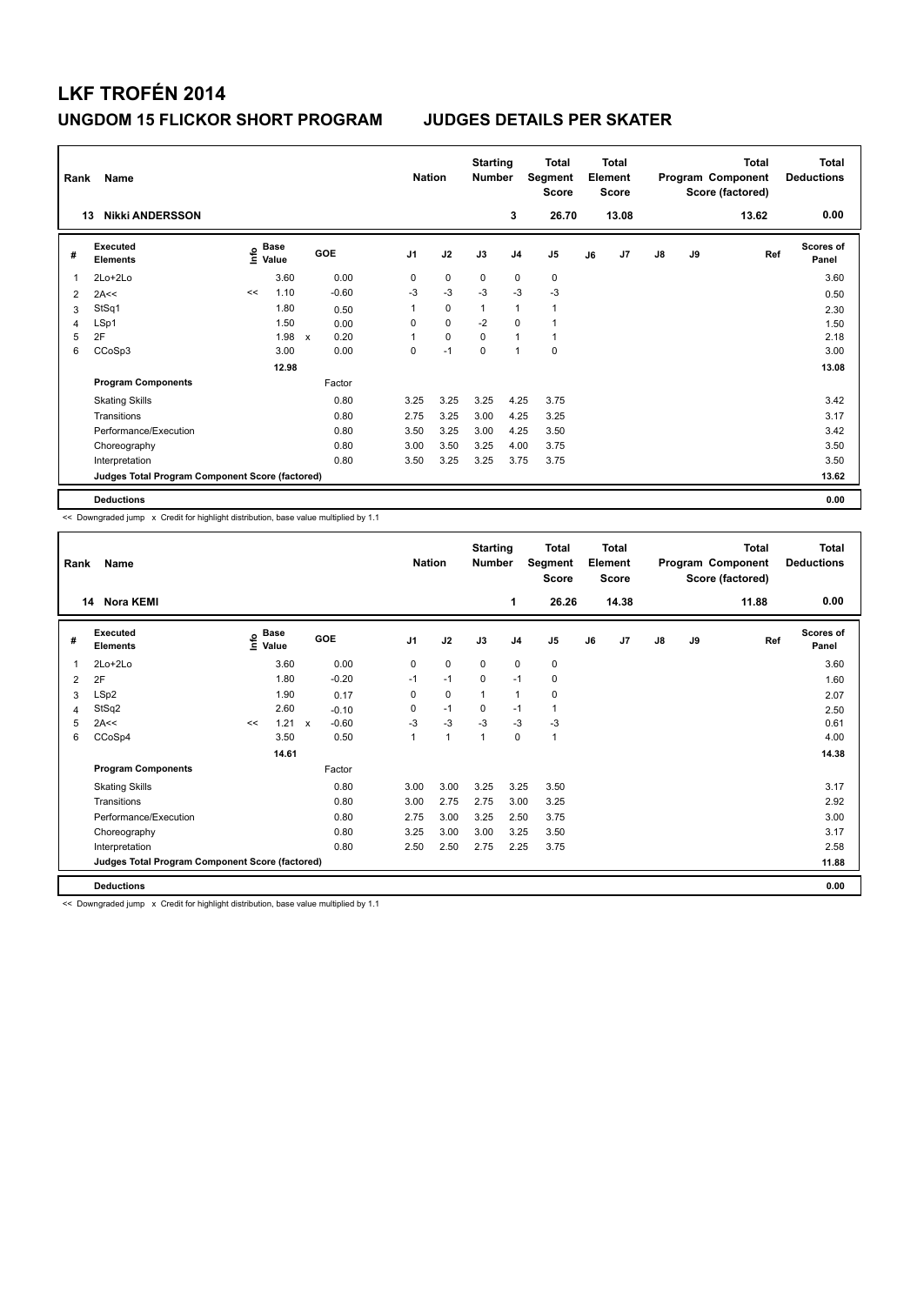| Rank | Name<br><b>Kerstin GLANTZ</b><br>15             |    |                                  |                           |         | <b>Nation</b>  |             | <b>Starting</b><br><b>Number</b> | 18             | <b>Total</b><br>Segment<br><b>Score</b><br>25.25 |    | <b>Total</b><br>Element<br><b>Score</b><br>13.63 |               |    | <b>Total</b><br>Program Component<br>Score (factored)<br>12.62 | Total<br><b>Deductions</b><br>1.00 |
|------|-------------------------------------------------|----|----------------------------------|---------------------------|---------|----------------|-------------|----------------------------------|----------------|--------------------------------------------------|----|--------------------------------------------------|---------------|----|----------------------------------------------------------------|------------------------------------|
| #    | Executed<br><b>Elements</b>                     |    | <b>Base</b><br>e Base<br>⊆ Value |                           | GOE     | J <sub>1</sub> | J2          | J3                               | J <sub>4</sub> | J5                                               | J6 | J7                                               | $\mathsf{J}8$ | J9 | Ref                                                            | Scores of<br>Panel                 |
| 1    | CCoSp3                                          |    | 3.00                             |                           | 0.00    | 0              | $\mathbf 0$ | $\mathbf 0$                      | $\mathbf 0$    | $\mathbf{1}$                                     |    |                                                  |               |    |                                                                | 3.00                               |
| 2    | StSq2                                           |    | 2.60                             |                           | $-0.10$ | $-1$           | $\mathbf 0$ | $-1$                             | $\mathbf{1}$   | 0                                                |    |                                                  |               |    |                                                                | 2.50                               |
| 3    | 2A<<                                            | << | 1.21                             | $\boldsymbol{\mathsf{x}}$ | $-0.60$ | $-3$           | $-3$        | $-3$                             | $-3$           | $-3$                                             |    |                                                  |               |    |                                                                | 0.61                               |
| 4    | $2F+2T$                                         |    | 3.41                             | X                         | $-0.10$ | 0              | $-1$        | $\mathbf 0$                      | $\mathbf 0$    | $-1$                                             |    |                                                  |               |    |                                                                | 3.31                               |
| 5    | 2Lz                                             |    | 2.31                             | $\boldsymbol{\mathsf{x}}$ | 0.00    | 1              | 0           | 0                                | 0              | 0                                                |    |                                                  |               |    |                                                                | 2.31                               |
| 6    | LSp2                                            |    | 1.90                             |                           | 0.00    | 0              | 0           | 0                                | 0              | $\mathbf{1}$                                     |    |                                                  |               |    |                                                                | 1.90                               |
|      |                                                 |    | 14.43                            |                           |         |                |             |                                  |                |                                                  |    |                                                  |               |    |                                                                | 13.63                              |
|      | <b>Program Components</b>                       |    |                                  |                           | Factor  |                |             |                                  |                |                                                  |    |                                                  |               |    |                                                                |                                    |
|      | <b>Skating Skills</b>                           |    |                                  |                           | 0.80    | 3.25           | 3.50        | 3.00                             | 3.50           | 4.25                                             |    |                                                  |               |    |                                                                | 3.42                               |
|      | Transitions                                     |    |                                  |                           | 0.80    | 3.00           | 3.25        | 2.75                             | 3.00           | 3.75                                             |    |                                                  |               |    |                                                                | 3.08                               |
|      | Performance/Execution                           |    |                                  |                           | 0.80    | 3.25           | 3.25        | 3.00                             | 2.75           | 4.25                                             |    |                                                  |               |    |                                                                | 3.17                               |
|      | Choreography                                    |    |                                  |                           | 0.80    | 3.00           | 3.25        | 2.75                             | 3.25           | 3.75                                             |    |                                                  |               |    |                                                                | 3.17                               |
|      | Interpretation                                  |    |                                  |                           | 0.80    | 3.00           | 3.00        | 2.75                             | 2.75           | 4.00                                             |    |                                                  |               |    |                                                                | 2.92                               |
|      | Judges Total Program Component Score (factored) |    |                                  |                           |         |                |             |                                  |                |                                                  |    |                                                  |               |    |                                                                | 12.62                              |
|      | <b>Deductions</b>                               |    |                                  | Falls:                    | $-1.00$ |                |             |                                  |                |                                                  |    |                                                  |               |    |                                                                | $-1.00$                            |

<< Downgraded jump x Credit for highlight distribution, base value multiplied by 1.1

| Rank           | Name                                            |    |                                  |                         | <b>Nation</b>  |              | <b>Starting</b><br><b>Number</b> |                | <b>Total</b><br>Segment<br><b>Score</b> |    | Total<br>Element<br><b>Score</b> |    |    | <b>Total</b><br>Program Component<br>Score (factored) | <b>Total</b><br><b>Deductions</b> |
|----------------|-------------------------------------------------|----|----------------------------------|-------------------------|----------------|--------------|----------------------------------|----------------|-----------------------------------------|----|----------------------------------|----|----|-------------------------------------------------------|-----------------------------------|
|                | <b>Mikaela SEGER</b><br>16                      |    |                                  |                         |                |              |                                  | 23             | 24.68                                   |    | 11.14                            |    |    | 14.54                                                 | 1.00                              |
| #              | <b>Executed</b><br><b>Elements</b>              |    | <b>Base</b><br>e Base<br>E Value | GOE                     | J <sub>1</sub> | J2           | J3                               | J <sub>4</sub> | J <sub>5</sub>                          | J6 | J <sub>7</sub>                   | J8 | J9 | Ref                                                   | <b>Scores of</b><br>Panel         |
| 1              | LSp2                                            |    | 1.90                             | 0.33                    | 0              | 0            | 1                                | 2              | 1                                       |    |                                  |    |    |                                                       | 2.23                              |
| $\overline{2}$ | $2F<<+2T<<$                                     | << | 0.90                             | $-0.30$                 | $-3$           | $-3$         | $-3$                             | $-3$           | $-3$                                    |    |                                  |    |    |                                                       | 0.60                              |
| 3              | 2A<<                                            | << | 1.10                             | $-0.60$                 | $-3$           | $-3$         | $-3$                             | $-3$           | $-3$                                    |    |                                  |    |    |                                                       | 0.50                              |
| 4              | StSq2                                           |    | 2.60                             | 0.50                    | $\Omega$       | $\mathbf{1}$ | 1                                | $\mathbf{1}$   | 1                                       |    |                                  |    |    |                                                       | 3.10                              |
| 5              | 2Lo                                             |    | 1.98                             | $-0.10$<br>$\mathsf{x}$ | $-1$           | $-1$         | $\Omega$                         | 0              | 0                                       |    |                                  |    |    |                                                       | 1.88                              |
| 6              | CCoSp2                                          |    | 2.50                             | 0.33                    | 1              | 0            | 1                                | $\mathbf{1}$   | 0                                       |    |                                  |    |    |                                                       | 2.83                              |
|                |                                                 |    | 10.98                            |                         |                |              |                                  |                |                                         |    |                                  |    |    |                                                       | 11.14                             |
|                | <b>Program Components</b>                       |    |                                  | Factor                  |                |              |                                  |                |                                         |    |                                  |    |    |                                                       |                                   |
|                | <b>Skating Skills</b>                           |    |                                  | 0.80                    | 3.50           | 3.50         | 3.75                             | 4.00           | 3.75                                    |    |                                  |    |    |                                                       | 3.67                              |
|                | Transitions                                     |    |                                  | 0.80                    | 3.25           | 3.25         | 3.50                             | 3.50           | 3.50                                    |    |                                  |    |    |                                                       | 3.42                              |
|                | Performance/Execution                           |    |                                  | 0.80                    | 3.50           | 3.50         | 3.25                             | 4.00           | 3.75                                    |    |                                  |    |    |                                                       | 3.58                              |
|                | Choreography                                    |    |                                  | 0.80                    | 3.25           | 3.75         | 3.50                             | 4.25           | 4.25                                    |    |                                  |    |    |                                                       | 3.83                              |
|                | Interpretation                                  |    |                                  | 0.80                    | 3.50           | 3.50         | 3.75                             | 3.75           | 4.00                                    |    |                                  |    |    |                                                       | 3.67                              |
|                | Judges Total Program Component Score (factored) |    |                                  |                         |                |              |                                  |                |                                         |    |                                  |    |    |                                                       | 14.54                             |
|                | <b>Deductions</b>                               |    |                                  | $-1.00$<br>Falls:       |                |              |                                  |                |                                         |    |                                  |    |    |                                                       | $-1.00$                           |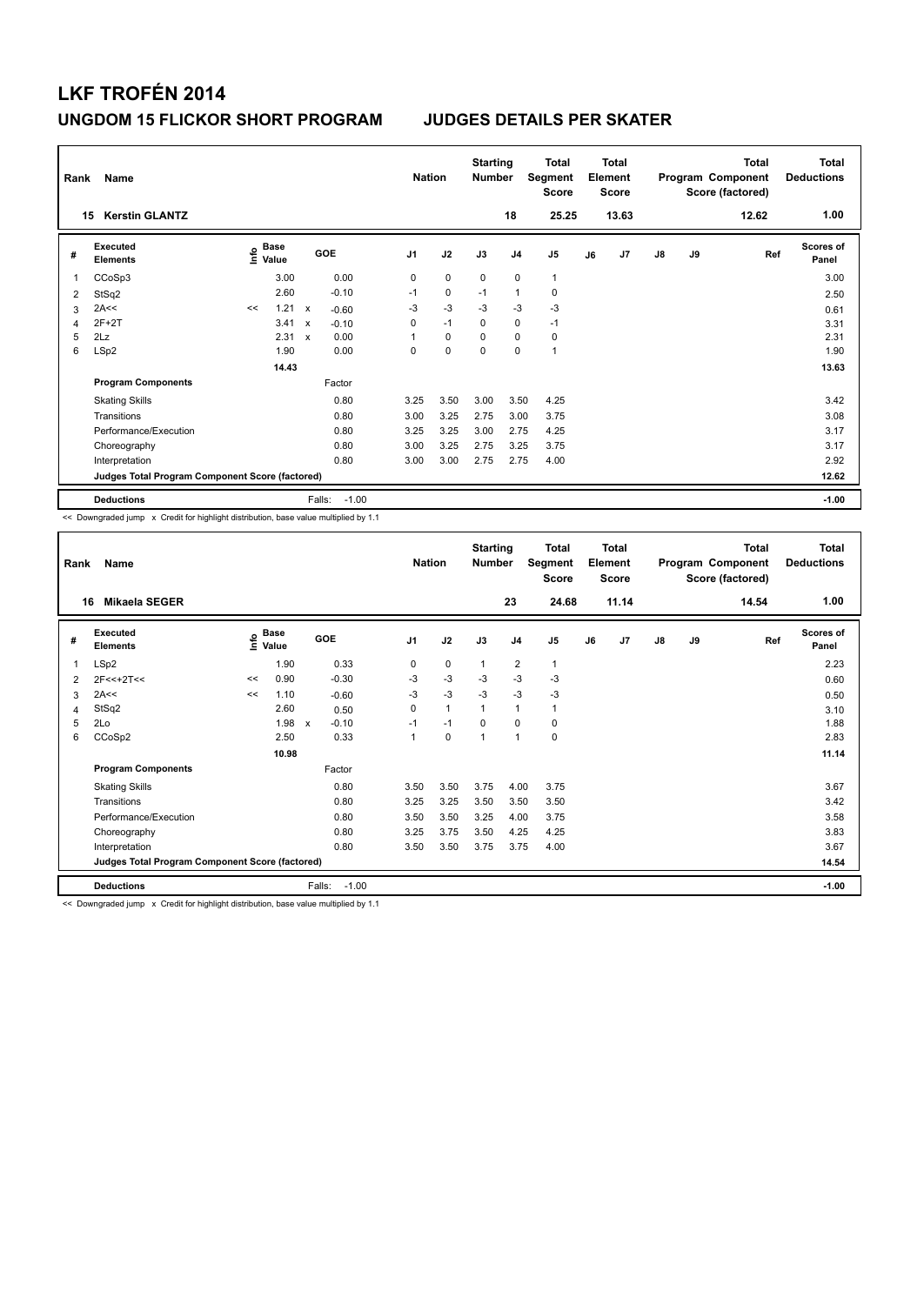| Rank<br>17     | Name<br><b>Wilma SALMONSSON</b>                 |                     |             |                      | <b>Nation</b>  |              | <b>Starting</b><br><b>Number</b> | 7              | <b>Total</b><br>Segment<br><b>Score</b><br>24.10 |    | <b>Total</b><br>Element<br><b>Score</b><br>12.48 |               |    | <b>Total</b><br>Program Component<br>Score (factored)<br>12.62 | <b>Total</b><br><b>Deductions</b><br>1.00 |
|----------------|-------------------------------------------------|---------------------|-------------|----------------------|----------------|--------------|----------------------------------|----------------|--------------------------------------------------|----|--------------------------------------------------|---------------|----|----------------------------------------------------------------|-------------------------------------------|
| #              | Executed<br><b>Elements</b>                     | $\frac{6}{5}$ Value | <b>Base</b> | GOE                  | J <sub>1</sub> | J2           | J3                               | J <sub>4</sub> | J <sub>5</sub>                                   | J6 | J7                                               | $\mathsf{J}8$ | J9 | Ref                                                            | <b>Scores of</b><br>Panel                 |
| $\overline{1}$ | $2Lz+2T$                                        |                     | 3.40        | 0.00                 | 0              | $-1$         | 0                                | $\mathbf 0$    | 0                                                |    |                                                  |               |    |                                                                | 3.40                                      |
| 2              | 2A<<                                            | <<                  | 1.10        | $-0.60$              | $-3$           | $-3$         | $-3$                             | $-3$           | $-3$                                             |    |                                                  |               |    |                                                                | 0.50                                      |
| 3              | CCoSp2                                          |                     | 2.50        | $-0.20$              | $-1$           | $-1$         | $\mathbf{1}$                     | $\mathbf 0$    | $-1$                                             |    |                                                  |               |    |                                                                | 2.30                                      |
| 4              | StSq2                                           |                     | 2.60        | 0.00                 | 1              | $\mathbf 0$  | 0                                | $\mathbf 0$    | 0                                                |    |                                                  |               |    |                                                                | 2.60                                      |
| 5              | 2F                                              |                     | 1.98        | 0.30<br>$\mathsf{x}$ | 0              | $\mathbf{1}$ | $\overline{2}$                   | $\mathbf{1}$   | $\mathbf{1}$                                     |    |                                                  |               |    |                                                                | 2.28                                      |
| 6              | LSp2                                            |                     | 1.90        | $-0.50$              | $-2$           | $-1$         | $-2$                             | $-1$           | $-2$                                             |    |                                                  |               |    |                                                                | 1.40                                      |
|                |                                                 |                     | 13.48       |                      |                |              |                                  |                |                                                  |    |                                                  |               |    |                                                                | 12.48                                     |
|                | <b>Program Components</b>                       |                     |             | Factor               |                |              |                                  |                |                                                  |    |                                                  |               |    |                                                                |                                           |
|                | <b>Skating Skills</b>                           |                     |             | 0.80                 | 3.50           | 3.25         | 3.00                             | 3.75           | 3.50                                             |    |                                                  |               |    |                                                                | 3.42                                      |
|                | Transitions                                     |                     |             | 0.80                 | 3.00           | 2.75         | 2.75                             | 3.00           | 3.00                                             |    |                                                  |               |    |                                                                | 2.92                                      |
|                | Performance/Execution                           |                     |             | 0.80                 | 3.50           | 3.00         | 3.25                             | 3.25           | 3.25                                             |    |                                                  |               |    |                                                                | 3.25                                      |
|                | Choreography                                    |                     |             | 0.80                 | 3.25           | 2.75         | 3.25                             | 3.25           | 3.50                                             |    |                                                  |               |    |                                                                | 3.25                                      |
|                | Interpretation                                  |                     |             | 0.80                 | 3.00           | 2.50         | 3.00                             | 2.75           | 3.50                                             |    |                                                  |               |    |                                                                | 2.92                                      |
|                | Judges Total Program Component Score (factored) |                     |             |                      |                |              |                                  |                |                                                  |    |                                                  |               |    |                                                                | 12.62                                     |
|                | <b>Deductions</b>                               |                     |             | Falls:<br>$-1.00$    |                |              |                                  |                |                                                  |    |                                                  |               |    |                                                                | $-1.00$                                   |

<< Downgraded jump x Credit for highlight distribution, base value multiplied by 1.1

| Rank | Name                                            |      |                      |            | <b>Nation</b>  |      | <b>Starting</b><br><b>Number</b> |                | <b>Total</b><br>Segment<br><b>Score</b> |    | <b>Total</b><br>Element<br><b>Score</b> |    |    | <b>Total</b><br>Program Component<br>Score (factored) | <b>Total</b><br><b>Deductions</b> |
|------|-------------------------------------------------|------|----------------------|------------|----------------|------|----------------------------------|----------------|-----------------------------------------|----|-----------------------------------------|----|----|-------------------------------------------------------|-----------------------------------|
| 18   | <b>Emma LIDGREN</b>                             |      |                      |            |                |      |                                  | 16             | 24.08                                   |    | 12.00                                   |    |    | 12.08                                                 | 0.00                              |
| #    | <b>Executed</b><br><b>Elements</b>              | Info | <b>Base</b><br>Value | <b>GOE</b> | J <sub>1</sub> | J2   | J3                               | J <sub>4</sub> | J <sub>5</sub>                          | J6 | J7                                      | J8 | J9 | Ref                                                   | <b>Scores of</b><br>Panel         |
| 1    | 2F                                              |      | 1.80                 | 0.10       | 1              | 0    | 0                                | $\mathbf 0$    | $\mathbf{1}$                            |    |                                         |    |    |                                                       | 1.90                              |
| 2    | 2A<<                                            | <<   | 1.10                 | $-0.60$    | $-3$           | $-3$ | $-3$                             | $-3$           | $-3$                                    |    |                                         |    |    |                                                       | 0.50                              |
| 3    | 2Lo+2Lo                                         |      | 3.60                 | $-0.30$    | $-1$           | $-2$ | $-1$                             | $-1$           | $-1$                                    |    |                                         |    |    |                                                       | 3.30                              |
| 4    | LSp1                                            |      | 1.50                 | $-0.30$    | $-1$           | $-1$ | $-1$                             | $-1$           | $-1$                                    |    |                                         |    |    |                                                       | 1.20                              |
| 5    | CCoSp3                                          |      | 3.00                 | $-0.40$    | 0              | $-1$ | $-1$                             | $-2$           | $-2$                                    |    |                                         |    |    |                                                       | 2.60                              |
| 6    | StSq2                                           |      | 2.60                 | $-0.10$    | 0              | 0    | 0                                | $-1$           | $-1$                                    |    |                                         |    |    |                                                       | 2.50                              |
|      |                                                 |      | 13.60                |            |                |      |                                  |                |                                         |    |                                         |    |    |                                                       | 12.00                             |
|      | <b>Program Components</b>                       |      |                      | Factor     |                |      |                                  |                |                                         |    |                                         |    |    |                                                       |                                   |
|      | <b>Skating Skills</b>                           |      |                      | 0.80       | 3.25           | 2.75 | 3.00                             | 2.75           | 3.50                                    |    |                                         |    |    |                                                       | 3.00                              |
|      | Transitions                                     |      |                      | 0.80       | 2.75           | 2.50 | 2.75                             | 2.75           | 3.25                                    |    |                                         |    |    |                                                       | 2.75                              |
|      | Performance/Execution                           |      |                      | 0.80       | 3.25           | 3.00 | 2.75                             | 3.25           | 3.50                                    |    |                                         |    |    |                                                       | 3.17                              |
|      | Choreography                                    |      |                      | 0.80       | 3.00           | 3.25 | 3.00                             | 3.25           | 4.00                                    |    |                                         |    |    |                                                       | 3.17                              |
|      | Interpretation                                  |      |                      | 0.80       | 3.25           | 3.00 | 2.75                             | 2.75           | 3.75                                    |    |                                         |    |    |                                                       | 3.00                              |
|      | Judges Total Program Component Score (factored) |      |                      |            |                |      |                                  |                |                                         |    |                                         |    |    |                                                       | 12.08                             |
|      | <b>Deductions</b>                               |      |                      |            |                |      |                                  |                |                                         |    |                                         |    |    |                                                       | 0.00                              |

<< Downgraded jump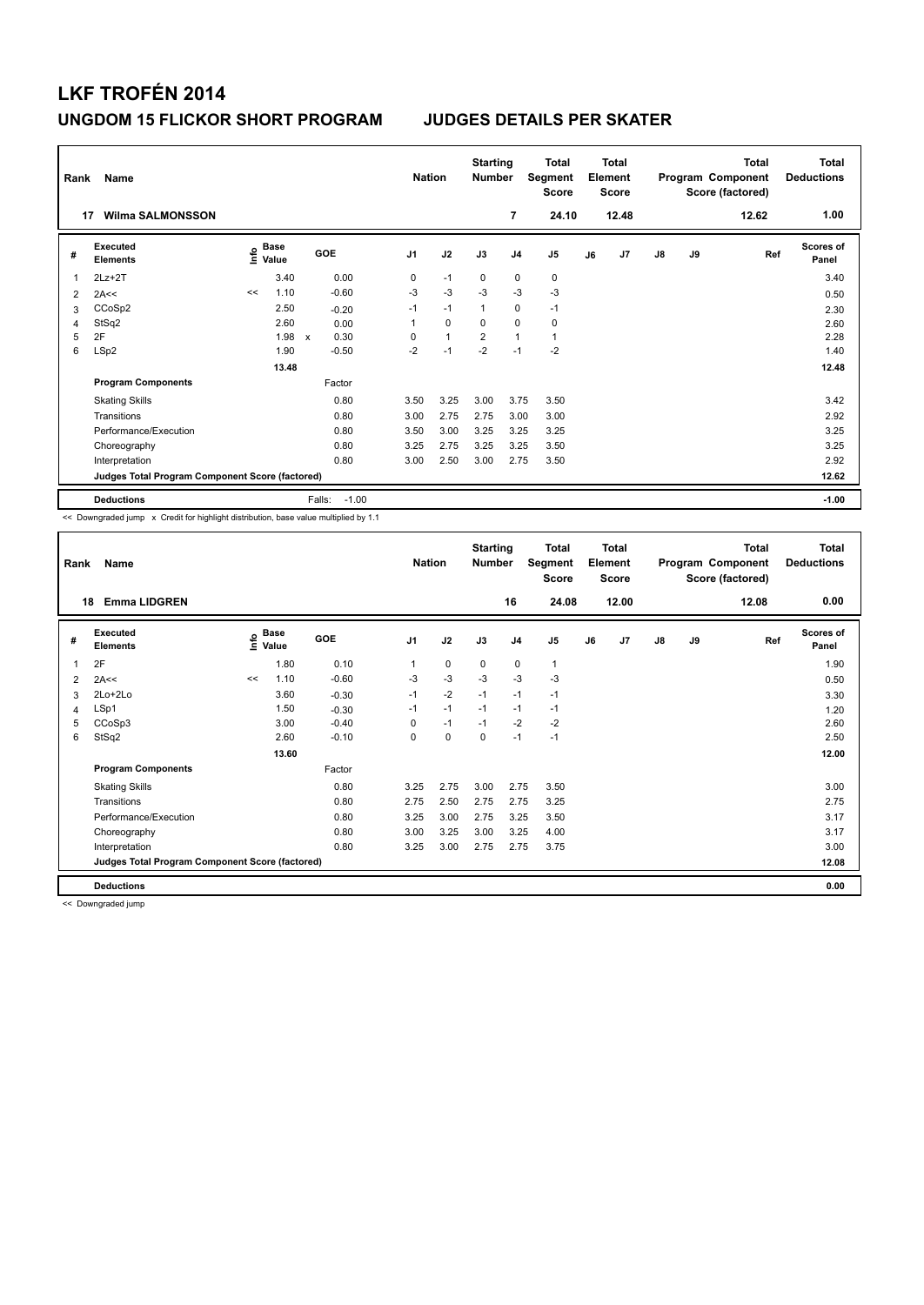| Rank           | Name<br><b>Ildi ADOK</b><br>19                  |      |                      |                           |         | <b>Nation</b>  |              | <b>Starting</b><br><b>Number</b> | 12             | <b>Total</b><br>Segment<br><b>Score</b><br>23.87 |    | <b>Total</b><br>Element<br><b>Score</b><br>11.39 |               |    | <b>Total</b><br>Program Component<br>Score (factored)<br>13.48 | Total<br><b>Deductions</b><br>1.00 |
|----------------|-------------------------------------------------|------|----------------------|---------------------------|---------|----------------|--------------|----------------------------------|----------------|--------------------------------------------------|----|--------------------------------------------------|---------------|----|----------------------------------------------------------------|------------------------------------|
| #              | Executed<br><b>Elements</b>                     | lnfo | <b>Base</b><br>Value |                           | GOE     | J <sub>1</sub> | J2           | J3                               | J <sub>4</sub> | J5                                               | J6 | J7                                               | $\mathsf{J}8$ | J9 | Ref                                                            | <b>Scores of</b><br>Panel          |
| 1              | 2A                                              |      | 3.30                 |                           | $-1.50$ | $-3$           | $-3$         | $-3$                             | $-3$           | $-3$                                             |    |                                                  |               |    |                                                                | 1.80                               |
| $\overline{2}$ | 2Lo                                             |      | 1.80                 |                           | 0.20    | $\mathbf 0$    | $\mathbf 0$  | $\overline{1}$                   | $\mathbf{1}$   | $\mathbf{1}$                                     |    |                                                  |               |    |                                                                | 2.00                               |
| 3              | LSp1                                            |      | 1.50                 |                           | $-0.10$ | 0              | $-1$         | $\Omega$                         | $-1$           | $\mathbf 0$                                      |    |                                                  |               |    |                                                                | 1.40                               |
| 4              | StSq2                                           |      | 2.60                 |                           | 0.17    | 0              | $\mathbf 0$  | $\Omega$                         | $\mathbf{1}$   | $\mathbf{1}$                                     |    |                                                  |               |    |                                                                | 2.77                               |
| 5              | CCoSp3                                          |      | 3.00                 |                           | 0.17    | 0              | $\mathbf{1}$ | $\mathbf 0$                      | $\mathbf{1}$   | $\mathbf 0$                                      |    |                                                  |               |    |                                                                | 3.17                               |
| 6              | 2F<<+COMBO                                      | <<   | 0.55                 | $\boldsymbol{\mathsf{x}}$ | $-0.30$ | $-3$           | $-3$         | $-3$                             | $-3$           | $-3$                                             |    |                                                  |               |    |                                                                | 0.25                               |
|                |                                                 |      | 12.75                |                           |         |                |              |                                  |                |                                                  |    |                                                  |               |    |                                                                | 11.39                              |
|                | <b>Program Components</b>                       |      |                      |                           | Factor  |                |              |                                  |                |                                                  |    |                                                  |               |    |                                                                |                                    |
|                | <b>Skating Skills</b>                           |      |                      |                           | 0.80    | 3.50           | 3.50         | 3.50                             | 3.25           | 4.00                                             |    |                                                  |               |    |                                                                | 3.50                               |
|                | Transitions                                     |      |                      |                           | 0.80    | 3.00           | 3.25         | 3.25                             | 2.75           | 3.50                                             |    |                                                  |               |    |                                                                | 3.17                               |
|                | Performance/Execution                           |      |                      |                           | 0.80    | 3.25           | 3.50         | 3.25                             | 3.75           | 3.75                                             |    |                                                  |               |    |                                                                | 3.50                               |
|                | Choreography                                    |      |                      |                           | 0.80    | 2.75           | 3.50         | 3.50                             | 3.25           | 3.75                                             |    |                                                  |               |    |                                                                | 3.42                               |
|                | Interpretation                                  |      |                      |                           | 0.80    | 3.25           | 3.25         | 3.25                             | 3.25           | 3.75                                             |    |                                                  |               |    |                                                                | 3.25                               |
|                | Judges Total Program Component Score (factored) |      |                      |                           |         |                |              |                                  |                |                                                  |    |                                                  |               |    |                                                                | 13.48                              |
|                | <b>Deductions</b>                               |      |                      | Falls:                    | $-1.00$ |                |              |                                  |                |                                                  |    |                                                  |               |    |                                                                | $-1.00$                            |

<< Downgraded jump x Credit for highlight distribution, base value multiplied by 1.1

| Rank | Name                                            |                       |               |                   | <b>Nation</b>  |      | <b>Starting</b><br><b>Number</b> |                | <b>Total</b><br>Segment<br><b>Score</b> |    | <b>Total</b><br>Element<br><b>Score</b> |               |    | <b>Total</b><br>Program Component<br>Score (factored) | <b>Total</b><br><b>Deductions</b> |
|------|-------------------------------------------------|-----------------------|---------------|-------------------|----------------|------|----------------------------------|----------------|-----------------------------------------|----|-----------------------------------------|---------------|----|-------------------------------------------------------|-----------------------------------|
| 20   | <b>Vilma NORDH</b>                              |                       |               |                   |                |      |                                  | 19             | 23.30                                   |    | 12.56                                   |               |    | 11.74                                                 | 1.00                              |
| #    | <b>Executed</b><br><b>Elements</b>              | $\sum_{i=1}^{n}$ Base |               | GOE               | J <sub>1</sub> | J2   | J3                               | J <sub>4</sub> | J <sub>5</sub>                          | J6 | J7                                      | $\mathsf{J}8$ | J9 | Ref                                                   | <b>Scores of</b><br>Panel         |
| 1    | $2Lz+2Lo$                                       |                       | 3.90          | $-0.10$           | 0              | $-1$ | 0                                | 0              | $-1$                                    |    |                                         |               |    |                                                       | 3.80                              |
| 2    | StSq2                                           |                       | 2.60          | 0.17              | 0              | 0    | $\mathbf{1}$                     | $\mathbf 0$    | 1                                       |    |                                         |               |    |                                                       | 2.77                              |
| 3    | CCoSp2                                          |                       | 2.50          | $-0.30$           | 0              | $-1$ | $-1$                             | $-2$           | $-1$                                    |    |                                         |               |    |                                                       | 2.20                              |
| 4    | 2F                                              |                       | $1.98 \times$ | 0.00              | 0              | 0    | 0                                | $\mathbf 0$    | 0                                       |    |                                         |               |    |                                                       | 1.98                              |
| 5    | 2A<<                                            | <<                    | $1.21 \times$ | $-0.60$           | $-3$           | $-3$ | $-3$                             | $-3$           | $-3$                                    |    |                                         |               |    |                                                       | 0.61                              |
| 6    | LSp1                                            |                       | 1.50          | $-0.30$           | $-1$           | $-1$ | $-1$                             | $-1$           | $-1$                                    |    |                                         |               |    |                                                       | 1.20                              |
|      |                                                 |                       | 13.69         |                   |                |      |                                  |                |                                         |    |                                         |               |    |                                                       | 12.56                             |
|      | <b>Program Components</b>                       |                       |               | Factor            |                |      |                                  |                |                                         |    |                                         |               |    |                                                       |                                   |
|      | <b>Skating Skills</b>                           |                       |               | 0.80              | 3.00           | 3.00 | 2.75                             | 3.25           | 3.00                                    |    |                                         |               |    |                                                       | 3.00                              |
|      | Transitions                                     |                       |               | 0.80              | 2.75           | 2.50 | 2.50                             | 2.75           | 2.75                                    |    |                                         |               |    |                                                       | 2.67                              |
|      | Performance/Execution                           |                       |               | 0.80              | 3.25           | 3.25 | 2.75                             | 3.00           | 3.00                                    |    |                                         |               |    |                                                       | 3.08                              |
|      | Choreography                                    |                       |               | 0.80              | 3.00           | 3.00 | 2.50                             | 3.00           | 3.25                                    |    |                                         |               |    |                                                       | 3.00                              |
|      | Interpretation                                  |                       |               | 0.80              | 2.75           | 2.75 | 2.50                             | 3.50           | 3.25                                    |    |                                         |               |    |                                                       | 2.92                              |
|      | Judges Total Program Component Score (factored) |                       |               |                   |                |      |                                  |                |                                         |    |                                         |               |    |                                                       | 11.74                             |
|      | <b>Deductions</b>                               |                       |               | $-1.00$<br>Falls: |                |      |                                  |                |                                         |    |                                         |               |    |                                                       | $-1.00$                           |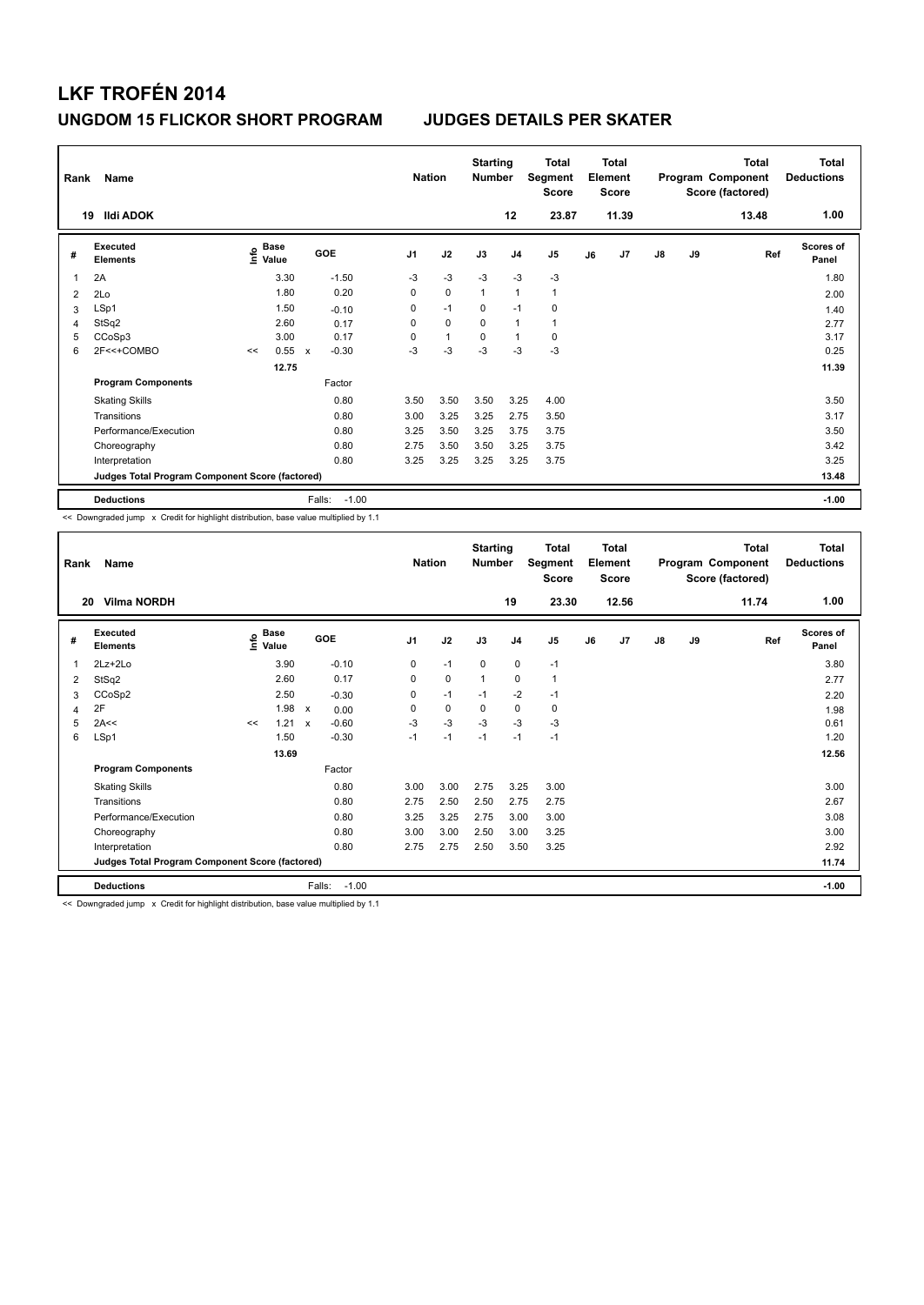| Rank<br>21 | <b>Name</b><br>Rebecka JOHANSSON                |    |                     |                           |         | <b>Nation</b>  |             | <b>Starting</b><br><b>Number</b> | $\mathbf{2}$   | <b>Total</b><br>Segment<br><b>Score</b><br>22.84 |    | Total<br>Element<br>Score<br>12.18 |               |    | Total<br>Program Component<br>Score (factored)<br>12.66 | Total<br><b>Deductions</b><br>2.00 |
|------------|-------------------------------------------------|----|---------------------|---------------------------|---------|----------------|-------------|----------------------------------|----------------|--------------------------------------------------|----|------------------------------------|---------------|----|---------------------------------------------------------|------------------------------------|
|            | Executed                                        |    | <b>Base</b>         |                           |         |                |             |                                  |                |                                                  |    |                                    |               |    |                                                         | Scores of                          |
| #          | <b>Elements</b>                                 |    | $\frac{6}{5}$ Value |                           | GOE     | J <sub>1</sub> | J2          | J3                               | J <sub>4</sub> | J5                                               | J6 | J7                                 | $\mathsf{J}8$ | J9 | Ref                                                     | Panel                              |
| 1          | $2Lz+2T$                                        |    | 3.40                |                           | 0.00    | 0              | $\mathbf 0$ | 0                                | $\mathbf 0$    | 0                                                |    |                                    |               |    |                                                         | 3.40                               |
| 2          | 2A<<                                            | << | 1.10                |                           | $-0.60$ | -3             | $-3$        | $-3$                             | $-3$           | $-3$                                             |    |                                    |               |    |                                                         | 0.50                               |
| 3          | CCoSp3                                          |    | 3.00                |                           | 0.00    | 0              | $\mathbf 0$ | 0                                | $\mathbf{1}$   | 0                                                |    |                                    |               |    |                                                         | 3.00                               |
| 4          | 2F                                              | e  | 1.98                | $\boldsymbol{\mathsf{x}}$ | $-0.90$ | -3             | $-3$        | $-3$                             | $-3$           | $-3$                                             |    |                                    |               |    |                                                         | 1.08                               |
| 5          | StSq2                                           |    | 2.60                |                           | $-0.10$ | 0              | $-1$        | $-1$                             | $\Omega$       | 0                                                |    |                                    |               |    |                                                         | 2.50                               |
| 6          | LSp2                                            |    | 1.90                |                           | $-0.20$ | $-1$           | $-1$        | $\Omega$                         | $\mathbf 0$    | $-1$                                             |    |                                    |               |    |                                                         | 1.70                               |
|            |                                                 |    | 13.98               |                           |         |                |             |                                  |                |                                                  |    |                                    |               |    |                                                         | 12.18                              |
|            | <b>Program Components</b>                       |    |                     |                           | Factor  |                |             |                                  |                |                                                  |    |                                    |               |    |                                                         |                                    |
|            | <b>Skating Skills</b>                           |    |                     |                           | 0.80    | 3.50           | 3.25        | 3.00                             | 3.75           | 3.50                                             |    |                                    |               |    |                                                         | 3.42                               |
|            | Transitions                                     |    |                     |                           | 0.80    | 3.00           | 2.75        | 2.75                             | 3.50           | 3.00                                             |    |                                    |               |    |                                                         | 2.92                               |
|            | Performance/Execution                           |    |                     |                           | 0.80    | 3.75           | 3.00        | 3.00                             | 3.50           | 3.50                                             |    |                                    |               |    |                                                         | 3.33                               |
|            | Choreography                                    |    |                     |                           | 0.80    | 3.00           | 3.00        | 2.75                             | 3.50           | 3.25                                             |    |                                    |               |    |                                                         | 3.08                               |
|            | Interpretation                                  |    |                     |                           | 0.80    | 3.50           | 2.75        | 2.75                             | 3.25           | 3.25                                             |    |                                    |               |    |                                                         | 3.08                               |
|            | Judges Total Program Component Score (factored) |    |                     |                           |         |                |             |                                  |                |                                                  |    |                                    |               |    |                                                         | 12.66                              |
|            | <b>Deductions</b>                               |    |                     | Falls:                    | $-2.00$ |                |             |                                  |                |                                                  |    |                                    |               |    |                                                         | $-2.00$                            |

<< Downgraded jump x Credit for highlight distribution, base value multiplied by 1.1 e Jump take off with wrong edge

| Rank | Name                                            |         |                        |                         | <b>Nation</b>  |             | <b>Starting</b><br><b>Number</b> |                | Total<br>Segment<br><b>Score</b> |    | <b>Total</b><br>Element<br><b>Score</b> |               |    | <b>Total</b><br>Program Component<br>Score (factored) | Total<br><b>Deductions</b> |
|------|-------------------------------------------------|---------|------------------------|-------------------------|----------------|-------------|----------------------------------|----------------|----------------------------------|----|-----------------------------------------|---------------|----|-------------------------------------------------------|----------------------------|
| 22   | <b>Amanda SABEL</b>                             |         |                        |                         |                |             |                                  | 5              | 22.18                            |    | 10.66                                   |               |    | 11.52                                                 | 0.00                       |
| #    | <b>Executed</b><br><b>Elements</b>              |         | $\sum_{i=1}^{6}$ Value | <b>GOE</b>              | J <sub>1</sub> | J2          | J3                               | J <sub>4</sub> | J5                               | J6 | J7                                      | $\mathsf{J}8$ | J9 | Ref                                                   | <b>Scores of</b><br>Panel  |
| 1    | 2Lo                                             |         | 1.80                   | $-0.20$                 | $-1$           | $-1$        | 0                                | 0              | $-1$                             |    |                                         |               |    |                                                       | 1.60                       |
| 2    | 2A<<                                            | <<      | 1.10                   | $-0.60$                 | $-3$           | $-3$        | $-3$                             | $-3$           | $-3$                             |    |                                         |               |    |                                                       | 0.50                       |
| 3    | LSp1                                            |         | 1.50                   | $-0.20$                 | $-1$           | 0           | 0                                | $-1$           | $-1$                             |    |                                         |               |    |                                                       | 1.30                       |
| 4    | StSq2                                           |         | 2.60                   | $-0.10$                 | 0              | $\mathbf 0$ | $-1$                             | $-1$           | 0                                |    |                                         |               |    |                                                       | 2.50                       |
| 5    | $2F < +2T$                                      | $\prec$ | 2.86                   | $-0.50$<br>$\mathsf{x}$ | $-1$           | $-2$        | $-1$                             | $-2$           | $-2$                             |    |                                         |               |    |                                                       | 2.36                       |
| 6    | CCoSp2                                          |         | 2.50                   | $-0.10$                 | 0              | $-1$        | $\mathbf 0$                      | 1              | $-1$                             |    |                                         |               |    |                                                       | 2.40                       |
|      |                                                 |         | 12.36                  |                         |                |             |                                  |                |                                  |    |                                         |               |    |                                                       | 10.66                      |
|      | <b>Program Components</b>                       |         |                        | Factor                  |                |             |                                  |                |                                  |    |                                         |               |    |                                                       |                            |
|      | <b>Skating Skills</b>                           |         |                        | 0.80                    | 3.00           | 3.00        | 2.75                             | 3.25           | 3.25                             |    |                                         |               |    |                                                       | 3.08                       |
|      | Transitions                                     |         |                        | 0.80                    | 2.75           | 2.50        | 2.50                             | 3.00           | 3.00                             |    |                                         |               |    |                                                       | 2.75                       |
|      | Performance/Execution                           |         |                        | 0.80                    | 3.50           | 3.00        | 2.75                             | 3.25           | 3.00                             |    |                                         |               |    |                                                       | 3.08                       |
|      | Choreography                                    |         |                        | 0.80                    | 2.75           | 2.75        | 2.50                             | 3.00           | 3.25                             |    |                                         |               |    |                                                       | 2.83                       |
|      | Interpretation                                  |         |                        | 0.80                    | 2.75           | 2.75        | 2.50                             | 2.50           | 3.00                             |    |                                         |               |    |                                                       | 2.67                       |
|      | Judges Total Program Component Score (factored) |         |                        |                         |                |             |                                  |                |                                  |    |                                         |               |    |                                                       | 11.52                      |
|      | <b>Deductions</b>                               |         |                        |                         |                |             |                                  |                |                                  |    |                                         |               |    |                                                       | 0.00                       |

< Under-rotated jump << Downgraded jump x Credit for highlight distribution, base value multiplied by 1.1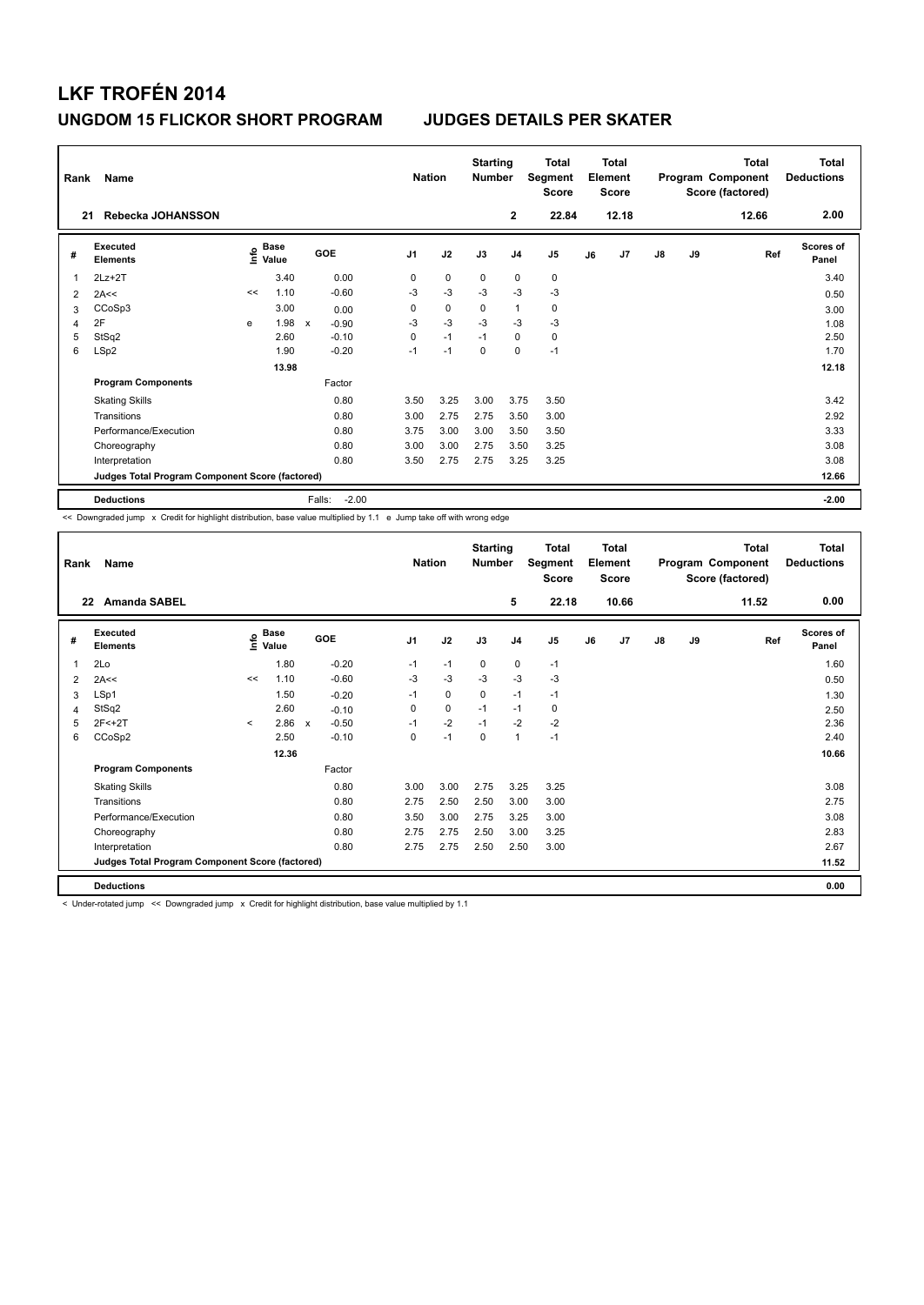| Rank           | Name                                            |      |                      |              |         |                | <b>Nation</b> | <b>Starting</b><br><b>Number</b> |                | Total<br>Segment<br><b>Score</b> |    | <b>Total</b><br>Element<br><b>Score</b> |               |    | <b>Total</b><br>Program Component<br>Score (factored) | <b>Total</b><br><b>Deductions</b> |
|----------------|-------------------------------------------------|------|----------------------|--------------|---------|----------------|---------------|----------------------------------|----------------|----------------------------------|----|-----------------------------------------|---------------|----|-------------------------------------------------------|-----------------------------------|
|                | <b>Molly BENGTSSON</b><br>23                    |      |                      |              |         |                |               |                                  | 10             | 22.18                            |    | 9.78                                    |               |    | 12.40                                                 | 0.00                              |
| #              | <b>Executed</b><br><b>Elements</b>              | ١nfo | <b>Base</b><br>Value |              | GOE     | J <sub>1</sub> | J2            | J3                               | J <sub>4</sub> | J5                               | J6 | J7                                      | $\mathsf{J}8$ | J9 | Ref                                                   | <b>Scores of</b><br>Panel         |
|                | $2F+2T$                                         |      | 3.10                 |              | $-0.30$ | $-1$           | $-1$          | $-1$                             | $-1$           | $-2$                             |    |                                         |               |    |                                                       | 2.80                              |
| $\overline{2}$ | 2A<<                                            | <<   | 1.10                 |              | $-0.60$ | $-3$           | $-3$          | $-3$                             | $-3$           | $-3$                             |    |                                         |               |    |                                                       | 0.50                              |
| 3              | LSp2                                            |      | 1.90                 |              | $-0.10$ | $-1$           | $-1$          | 0                                | $\mathbf 0$    | $\pmb{0}$                        |    |                                         |               |    |                                                       | 1.80                              |
| 4              | StSqB                                           |      | 1.50                 |              | $-0.20$ | $-1$           | 0             | 0                                | $-1$           | $-1$                             |    |                                         |               |    |                                                       | 1.30                              |
| 5              | 2Lo                                             |      | 1.98                 | $\mathsf{x}$ | $-0.40$ | $-2$           | $-2$          | $-1$                             | $-1$           | $-1$                             |    |                                         |               |    |                                                       | 1.58                              |
| 6              | CCoSp1                                          |      | 2.00                 |              | $-0.20$ | 0              | $-1$          | $\Omega$                         | $-1$           | $-1$                             |    |                                         |               |    |                                                       | 1.80                              |
|                |                                                 |      | 11.58                |              |         |                |               |                                  |                |                                  |    |                                         |               |    |                                                       | 9.78                              |
|                | <b>Program Components</b>                       |      |                      |              | Factor  |                |               |                                  |                |                                  |    |                                         |               |    |                                                       |                                   |
|                | <b>Skating Skills</b>                           |      |                      |              | 0.80    | 3.00           | 3.25          | 2.75                             | 3.25           | 3.75                             |    |                                         |               |    |                                                       | 3.17                              |
|                | Transitions                                     |      |                      |              | 0.80    | 3.25           | 2.75          | 3.00                             | 2.75           | 3.50                             |    |                                         |               |    |                                                       | 3.00                              |
|                | Performance/Execution                           |      |                      |              | 0.80    | 3.00           | 3.00          | 2.75                             | 3.25           | 3.75                             |    |                                         |               |    |                                                       | 3.08                              |
|                | Choreography                                    |      |                      |              | 0.80    | 3.25           | 3.25          | 3.25                             | 3.25           | 4.25                             |    |                                         |               |    |                                                       | 3.25                              |
|                | Interpretation                                  |      |                      |              | 0.80    | 2.75           | 3.00          | 3.00                             | 3.00           | 4.00                             |    |                                         |               |    |                                                       | 3.00                              |
|                | Judges Total Program Component Score (factored) |      |                      |              |         |                |               |                                  |                |                                  |    |                                         |               |    |                                                       | 12.40                             |
|                | <b>Deductions</b>                               |      |                      |              |         |                |               |                                  |                |                                  |    |                                         |               |    |                                                       | 0.00                              |

<< Downgraded jump x Credit for highlight distribution, base value multiplied by 1.1

| Rank | Name                                            |                |                      |                   | <b>Nation</b>  |             | <b>Starting</b><br><b>Number</b> |                | Total<br>Segment<br><b>Score</b> |    | <b>Total</b><br>Element<br><b>Score</b> |               |    | <b>Total</b><br>Program Component<br>Score (factored) | <b>Total</b><br><b>Deductions</b> |
|------|-------------------------------------------------|----------------|----------------------|-------------------|----------------|-------------|----------------------------------|----------------|----------------------------------|----|-----------------------------------------|---------------|----|-------------------------------------------------------|-----------------------------------|
| 24   | <b>Emma EDVARDSSON</b>                          |                |                      |                   |                |             |                                  | 9              | 21.86                            |    | 10.60                                   |               |    | 12.26                                                 | 1.00                              |
| #    | Executed<br><b>Elements</b>                     | $\bullet$<br>Έ | <b>Base</b><br>Value | GOE               | J <sub>1</sub> | J2          | J3                               | J <sub>4</sub> | J <sub>5</sub>                   | J6 | J7                                      | $\mathsf{J}8$ | J9 | Ref                                                   | <b>Scores of</b><br>Panel         |
| 1    | $2Lz+2Lo$                                       | e              | 3.90                 | $-0.80$           | $-2$           | $-3$        | $-3$                             | $-2$           | $-3$                             |    |                                         |               |    |                                                       | 3.10                              |
| 2    | 2A<<                                            | <<             | 1.10                 | $-0.60$           | $-3$           | $-3$        | $-3$                             | $-3$           | $-3$                             |    |                                         |               |    |                                                       | 0.50                              |
| 3    | 2F                                              |                | 1.80                 | $-0.40$           | $-1$           | $-2$        | $-1$                             | $-2$           | 0                                |    |                                         |               |    |                                                       | 1.40                              |
| 4    | StSq1                                           |                | 1.80                 | 0.00              | 0              | $\mathbf 0$ | 0                                | 0              | 1                                |    |                                         |               |    |                                                       | 1.80                              |
| 5    | CCoSp2                                          |                | 2.50                 | $-0.10$           | $-1$           | $-1$        | $\Omega$                         | $\mathbf{1}$   | 0                                |    |                                         |               |    |                                                       | 2.40                              |
| 6    | LSp1                                            |                | 1.50                 | $-0.10$           | $-1$           | 0           | 0                                | $-1$           | 0                                |    |                                         |               |    |                                                       | 1.40                              |
|      |                                                 |                | 12.60                |                   |                |             |                                  |                |                                  |    |                                         |               |    |                                                       | 10.60                             |
|      | <b>Program Components</b>                       |                |                      | Factor            |                |             |                                  |                |                                  |    |                                         |               |    |                                                       |                                   |
|      | <b>Skating Skills</b>                           |                |                      | 0.80              | 3.25           | 3.25        | 3.00                             | 3.50           | 3.75                             |    |                                         |               |    |                                                       | 3.33                              |
|      | Transitions                                     |                |                      | 0.80              | 2.75           | 2.75        | 2.50                             | 3.00           | 3.25                             |    |                                         |               |    |                                                       | 2.83                              |
|      | Performance/Execution                           |                |                      | 0.80              | 3.00           | 3.00        | 3.00                             | 2.75           | 3.50                             |    |                                         |               |    |                                                       | 3.00                              |
|      | Choreography                                    |                |                      | 0.80              | 3.00           | 3.25        | 3.00                             | 3.75           | 3.50                             |    |                                         |               |    |                                                       | 3.25                              |
|      | Interpretation                                  |                |                      | 0.80              | 3.00           | 3.00        | 2.75                             | 2.50           | 3.75                             |    |                                         |               |    |                                                       | 2.92                              |
|      | Judges Total Program Component Score (factored) |                |                      |                   |                |             |                                  |                |                                  |    |                                         |               |    |                                                       | 12.26                             |
|      | <b>Deductions</b>                               |                |                      | $-1.00$<br>Falls: |                |             |                                  |                |                                  |    |                                         |               |    |                                                       | $-1.00$                           |

<< Downgraded jump e Jump take off with wrong edge